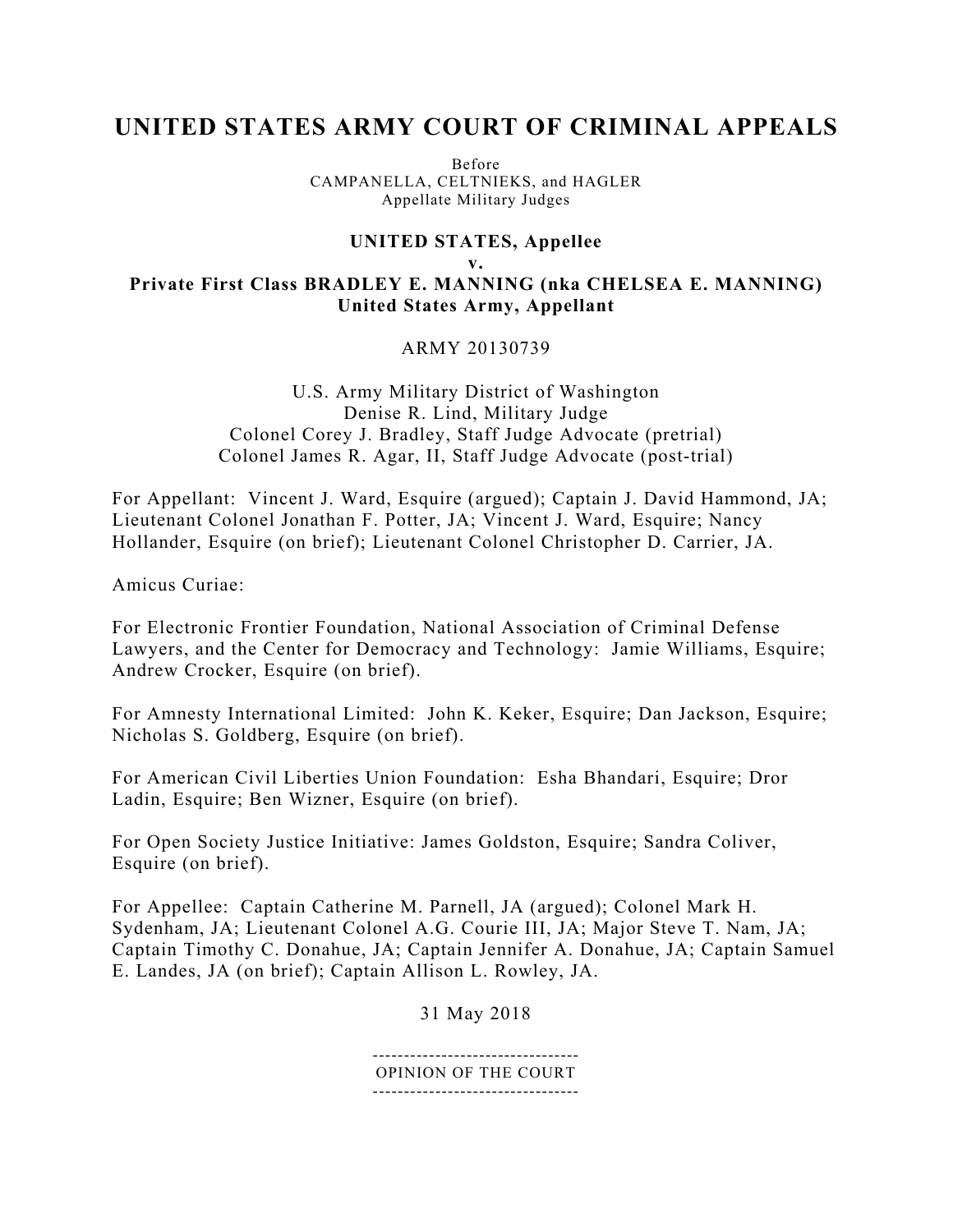CAMPANELLA, Senior Judge:

1

A military judge sitting as a general court-martial convicted appellant, in accordance with her pleas, of one specification of violating a lawful general regulation and two specifications of general disorders in violation of Articles 92 and 134, Uniform Code of Military Justice (UCMJ), 10 U.S.C. §§ 892, 934 (2006). The military judge also convicted appellant, contrary to her pleas, of four specifications of violating a lawful general regulation, one specification of wantonly causing intelligence to be published, six specifications of violating 18 U.S.C. § 793(e), one specification of violating 18 U.S.C.  $\S$  1030(a)(1), and five specifications of violating 18 U.S.C. § 641, in violation of Articles 92 and 134, UCMJ.<sup>1</sup>

The convening authority approved the adjudged sentence of a dishonorable discharge, confinement for thirty-five years, forfeiture of all pay and allowances, and reduction to the grade of E-1. The military judge credited, and the convening authority approved, 1,293 days of confinement credit, 112 days of which was Article 13, UCMJ, credit.

On 17 January 2017, President Barack Obama commuted appellant's sentence of thirty-five years imprisonment to time served plus 120 days, leaving intact all other conditions and components of the sentence. Thereafter, appellant conceded two of the initial assigned errors as moot based on the President's commutation.<sup>2</sup>

This case is before us for review pursuant to Article 66, UCMJ. Appellant asserts eight assigned errors, five of which merit discussion, one of which merits relief. We have also considered the matters appellant personally asserted pursuant to *United States v. Grostefon*, 12 M.J. 431 (C.M.A. 1982), and conclude appellant's *Grostefon* matters do not warrant relief.

## **BACKGROUND**

 In 2007, appellant joined the Army as an all-source intelligence analyst. Appellant attended and passed the Army intelligence analyst advanced skill training, which included lessons on terrorist use of information on the internet and lessons on information security. Appellant's information security training was extensive and

<sup>&</sup>lt;sup>1</sup> The court acquitted appellant of one specification of aiding the enemy in violation of Article 104, UCMJ, and one specification of transmitting defense information under 18 U.S.C. §793(e), in violation of Article 134, UCMJ.

 $2$  Specifically, appellant conceded the assigned errors of whether the military judge abused her discretion by admitting certain sentencing testimony and whether this court should re-adjudge the sentence based on cumulative errors alleged to have occurred throughout the case.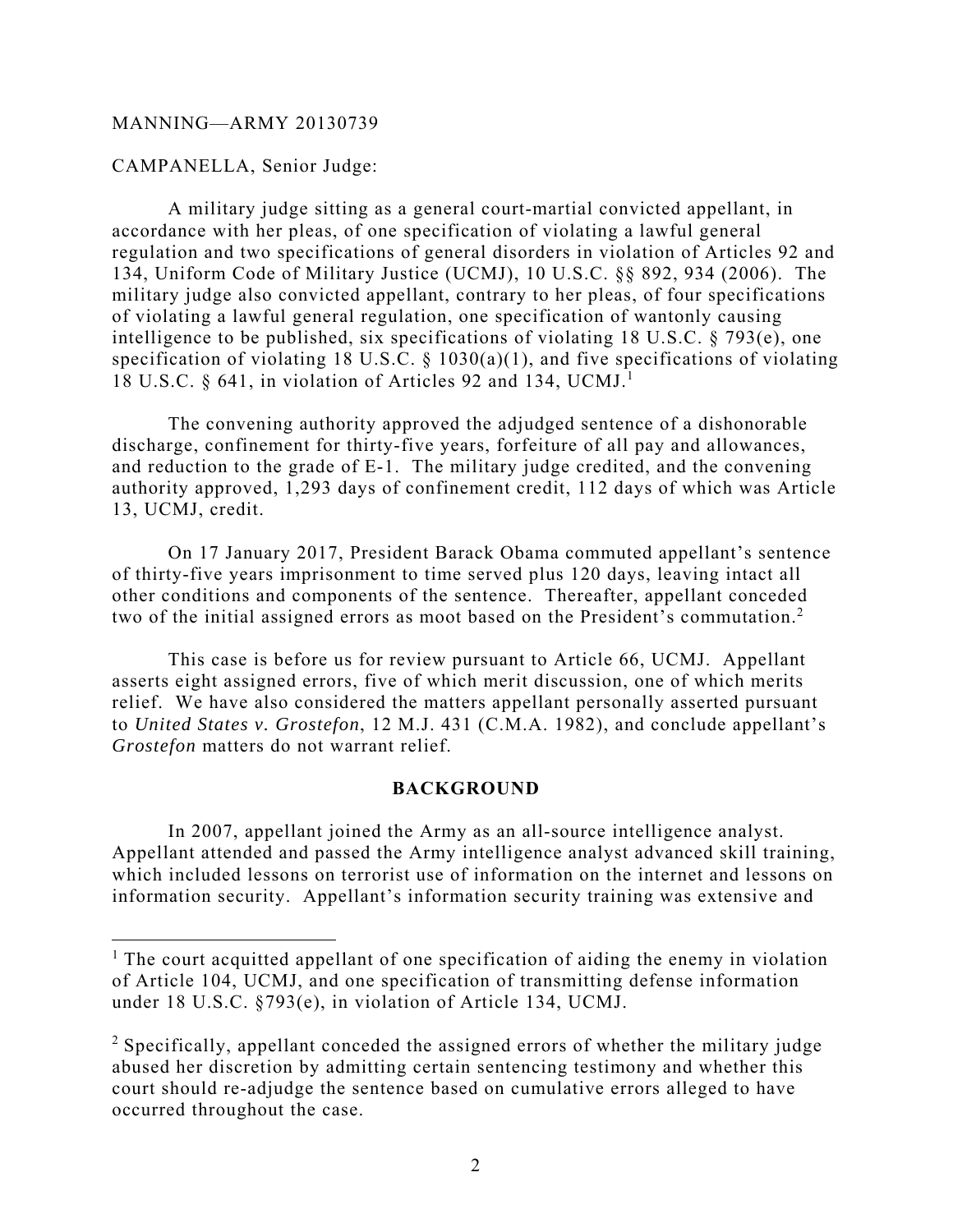included instruction regarding why information is classified, restriction on access to classified information, and storage and safekeeping of classified information to ensure unauthorized persons do not gain access.

 Appellant was taught how to use numerous information sources to conduct intelligence analysis and create intelligence reports. Intelligence reports produced by analysts are intended to provide situational awareness to forces during military operations. Appellant's training warned that operational information should not be discussed on the internet or in email, and to assume the enemy is always able to view and read information on the internet. Appellant obtained a security clearance that allowed her access to classified information in order to conduct her job.

 During her pre-deployment train-up, appellant obtained a higher security clearance, which allowed her access to even more sensitive classified compartmentalized information. On 7 April 2008 and 17 September 2008, appellant signed two separate nondisclosure agreements, acknowledging she understood the security indoctrination concerning the nature and protection of classified information and that unauthorized disclosure could cause irreparable damage to the United States. Appellant avowed not to divulge classified information to those not authorized access and acknowledged doing so would be a criminal act.

 In addition to learning about the need to protect classified information, appellant, on at least one occasion, also taught others. On 13 June 2008, appellant created a slide show entitled "Operations Security," which defined critical sensitive information and listed common security breaches. The conclusion of the presentation advised avoiding public disclosure of classified sensitive information to include posting it on the internet.

 On 11 October 2009, appellant deployed to Forward Operating Base (FOB) Hammer, Iraq, with the 10th Mountain Division. Appellant was assigned to work in the Intelligence Section of the 2nd Brigade Combat Team as an all-source intelligence analyst. As such, appellant had access to and reviewed voluminous amounts of classified and sensitive information across the intelligence spectrum. This included classified significant activity reports (SIGACTs) in both Afghanistan and Iraq, U.S. Southern Command (SOUTHCOM) detainee intelligence reports, and U.S. State Department diplomatic cables. The data to which appellant had access contained a vast amount of information related to past and present military operations, revealing such restricted information as tactics, techniques, and procedures used by allied forces both offensively and defensively, the names of suspected enemies, the names of covert cooperatives, code words, unit locations, specific military missions, and other controlled records.

 Appellant's job included downloading, indexing, and plotting SIGACTs on maps based on locations and enemy threats. Appellant knew the enemy engaged in a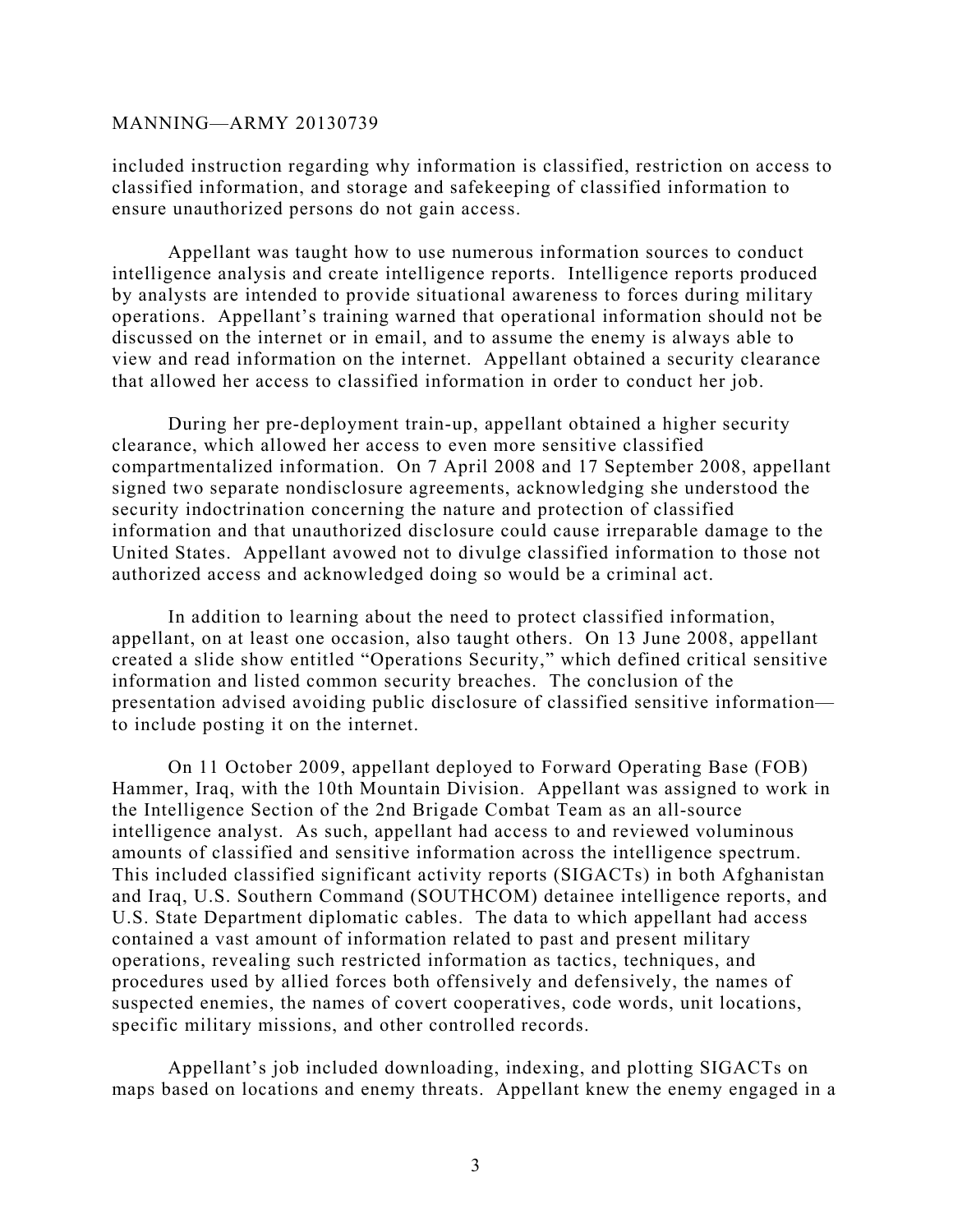similar pattern of analysis regarding United States operations. By all accounts, for her rank and experience, appellant was an excellent intelligence analyst, able to skillfully synthesize large volumes of information and provide particularly helpful reports as requested by her superiors.

 In order to use the secret classified computer network (SIPRNET), appellant agreed to an "acceptable use policy" (AUP) wherein she promised to: 1) use the network for only authorized purposes; 2) protect classified information; and 3) not to put unauthorized software on the computer network.

 In 2009, appellant began visiting the Wikileaks website. Wikileaks was a clearinghouse for making sensitive government information public on its internet site. Wikileaks solicited its website users to obtain and reveal sensitive government information to it—and, in turn, Wikileaks would post the information on its public website, without identifying the source of the information. Wikileaks also ran online chatrooms where participants discussed political current events and computerrelated topics.

 Appellant conducted computer searches in government databases looking for specific information solicited by Wikileaks on its website. Appellant also conducted research about Wikileaks. She accessed a website run by the U.S. Army Counterintelligence Center (USACIC) that contained a report concerning the Wikileaks organization. The report stated Wikileaks was a threat to U.S. operational security, information security, and counterintelligence security, because of its public posting of classified and sensitive information. Additionally, the report concluded that Wikileaks' public posting of classified and sensitive information could be valuable to insurgents, terrorists, and foreign military forces collecting information against the United States and in planning attacks. In other words, the report opined Wikileaks' operations were a threat to national security.

 One day while working in the secure classified information facility (SCIF), appellant downloaded thousands of classified SIGACTs from both the Combined Information Data Network Exchange for Iraq (CIDNE-I) and for Afghanistan (CINDE-A) onto a compact disc (CD). She then removed the CD from the SCIF and took it to her quarters where she copied the contents onto her personal laptop computer and copied the information onto a memory card.

 In January 2010, while in Maryland on mid-tour leave from her deployment, appellant uploaded the classified information contained on the memory card to the Wikileaks website. Within this unauthorized transmission of the classified information to Wikileaks, appellant also uploaded a smiling self-photo and the following remarks:

Items of Historical Significance for Two Wars: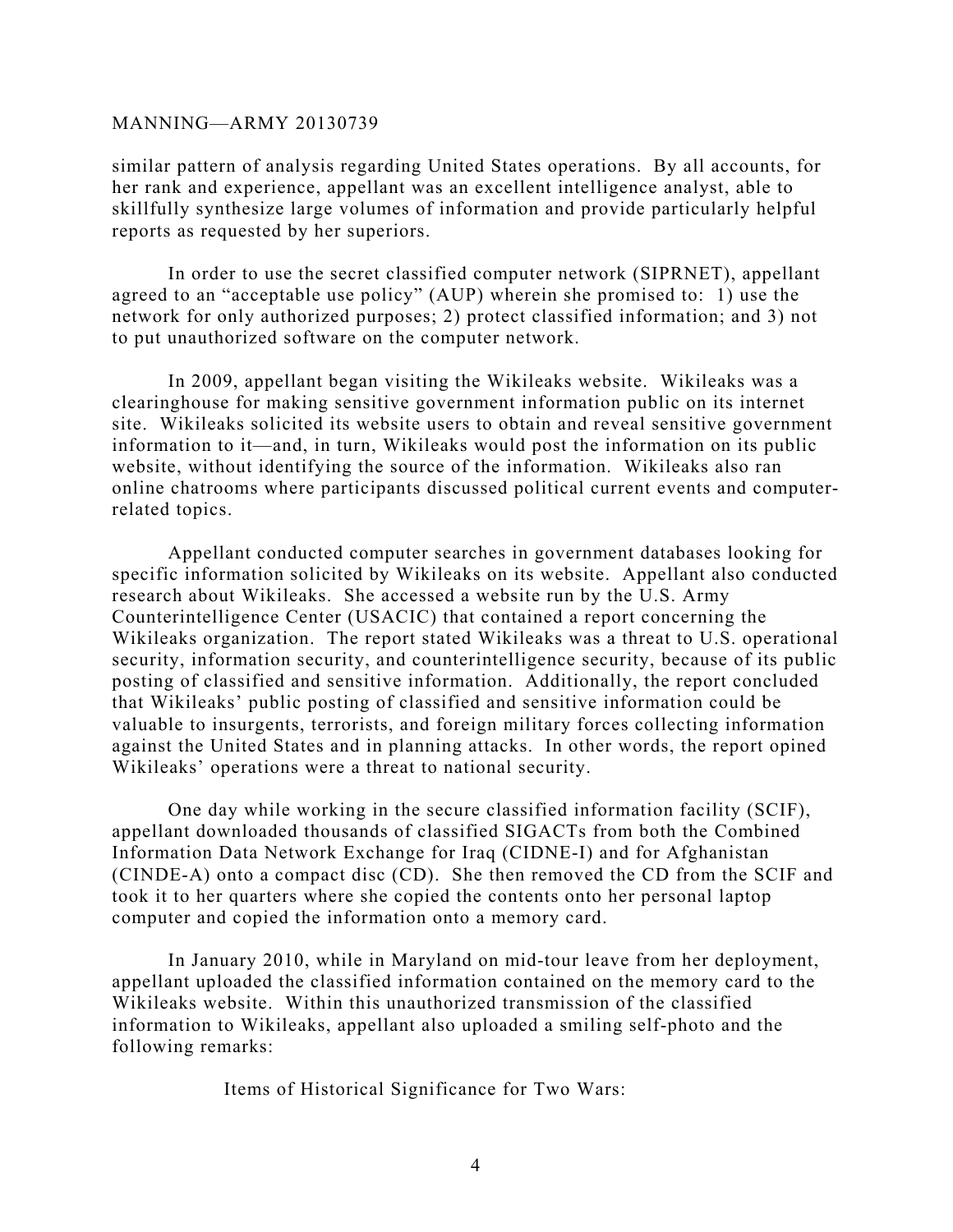Iraq and Afghanistan Significant Activities (SIGACTs) Between 0000 on 1 JAN 2004 and 2359 on 31 DEC 2009 (Iraq local time, and Afghanistan local time)

CSV [comma separated value, data format] extracts are from the Department of Defense (DoD) Combined Information and Data Exchange (CIDNE) Database.

It's already been sanitized of any source identifying information.

You might need to sit on this information, perhaps 90-180 days, to figure out how to best release such a large amount of data, and to protect source [sic].

This is possibly one of the more significant documents of our time, removing the fog of war, and revealing the true nature of the 21st century asymmetric warfare.

Have a good day.

 Upon returning to Iraq from mid-tour leave, appellant, using SIPRNET, conducted a computer search of the Department of State's (DoS) Net-Centric Diplomacy (NCD) database, a site where classified State Department materials concerning sensitive diplomatic relations and activities were stored. Through appellant's online Wikileaks chats, appellant learned of Wikileaks' interest in a diplomatic controversy involving the United Kingdom, the Netherlands, and Iceland. In January 2010, appellant searched for documents related to the controversy and found a sensitive DoS cable entitled "10 Reykjavik 13" concerning the dispute. Appellant downloaded the classified cable to a CD, again took the CD to her quarters, uploaded the cable to her personal laptop, and sent it to Wikileaks. Shortly thereafter, Wikileaks posted the cable to their public website.

 Appellant also downloaded an aerial video of a helicopter weapons team engaging targets during a combat engagement. The aerial video illustrated a great deal of sensitive technical and tactical facts to include the helicopter's use of lasers, the angle of engagement, and its speed and altitude. Appellant uploaded the aerial video to Wikileaks and informed the organization through the chatroom to "expect an important submission."

 In early March 2010, appellant began chatting directly with Wikileaks' leader, Julian Assange. Appellant asked Assange for help in bypassing the SIPRNET security systems to allow appellant to anonymously navigate the SIPRNET system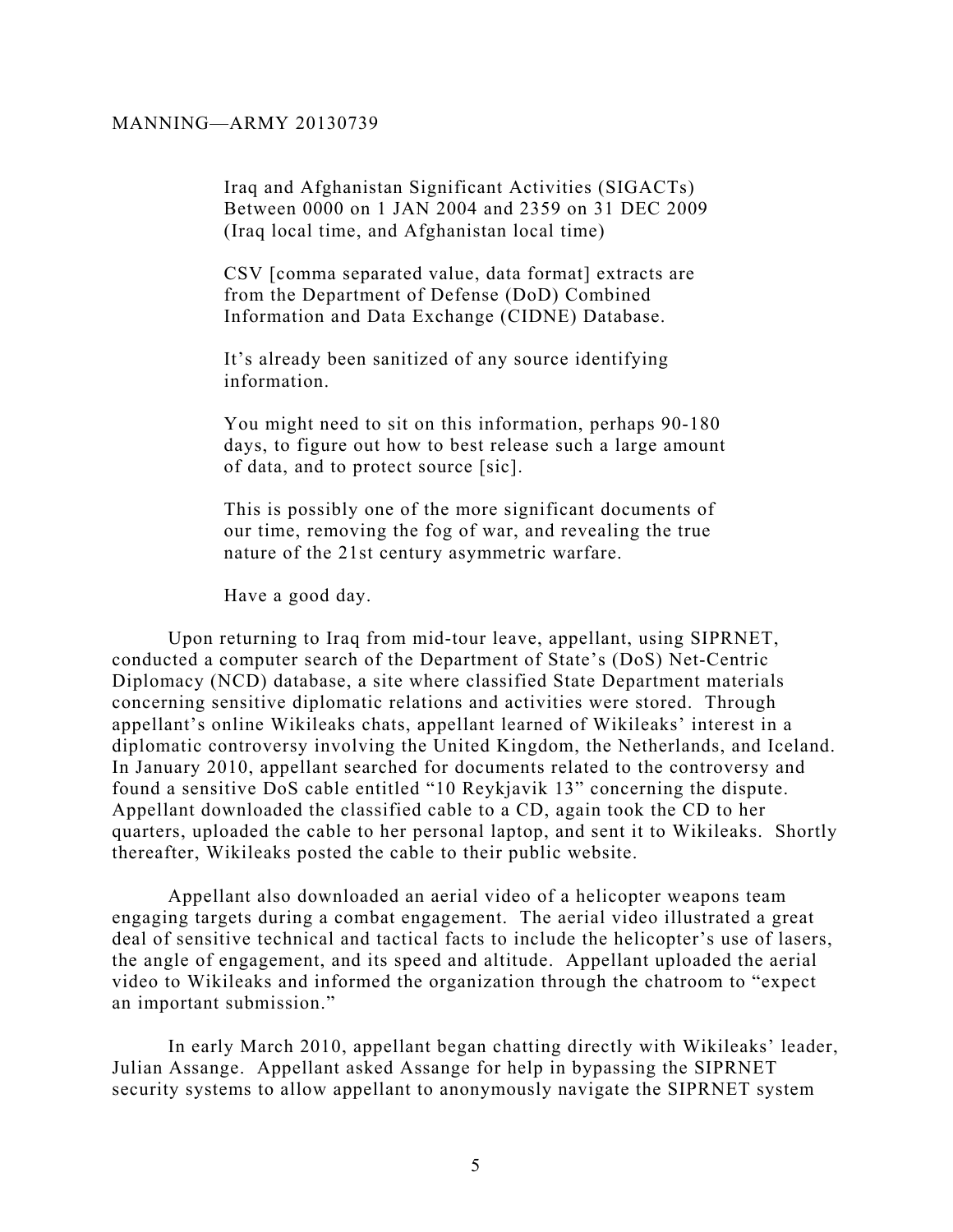therein. On 7 March 2010, appellant asked Assange about the value of the U.S. Southern Command detainee assessment memoranda regarding Guantanamo detainees. The memoranda contained information related to detainee identity, capture information, background, intelligence summaries, and detainee cooperation, among other things. Assange indicated the reports would be valuable. Appellant then downloaded 700 detainee assessments from the SIPRNET to a CD along with the USACIC assessment report regarding Wikileaks and sent them to Wikileaks.

 On 15 March 2010, Wikileaks posted the USACIC report regarding Wikileaks on its website. On 5 April 2010, Wikileaks released the aerial video. On 25 April 2011, Wikileaks released the 700 detainee assessment reports.

 Additionally, appellant transferred an unauthorized computer program called Wget to the SIPRNET computer at her workstation in late March 2010. Wget is a computer program that facilitates downloading and copying enormous amounts of information quickly, so as to avoid manually downloading each piece of data. Wget operates in the background of the computer, while the user is working separately on other tasks. Wget bypassed the ordinary method of accessing cables via the DoS portal. Appellant used Wget to download and copy batches of sensitive cables from the DoS's NCD portal to CDs. She then took the CDs to her living quarters. The forensic evidence indicated appellant downloaded approximately 250,000 cables from the portal. The larger file was corrupted and appellant was not able to upload all the information to Wikileaks. Ultimately, appellant pleaded guilty to transmitting more than seventy-five classified cables to Wikileaks. The cables included information concerning foreign government information that was protected for national security purposes.

 Also, in March 2010, appellant downloaded and copied a classified report from the U.S. Central Command database regarding an administrative investigation into an airstrike. The report contained information related to: troop movements; close air support procedures; and other sensitive tactics, techniques, and procedures. Appellant once again took the CD to her quarters and uploaded the investigation to the Wikileaks website.

 On 7 May 2010, Wikileaks solicited military email addresses from its users. Shortly thereafter, appellant created a tasker on her computer reminding herself to acquire the Global Address List from the Unites States Forces-Iraq Microsoft/Outlook server (USF-GAL). On or about 13 May 2010, appellant downloaded approximately 74,000 military email addresses from the unclassified computer network and transferred them to her personal computer. The forensic investigation into appellant's activities eventually uncovered the email addresses located in the unallocated space of appellant's personal computer—indicating they were deleted but not written over. No evidence was introduced at trial indicating appellant disclosed the email addresses to Wikileaks.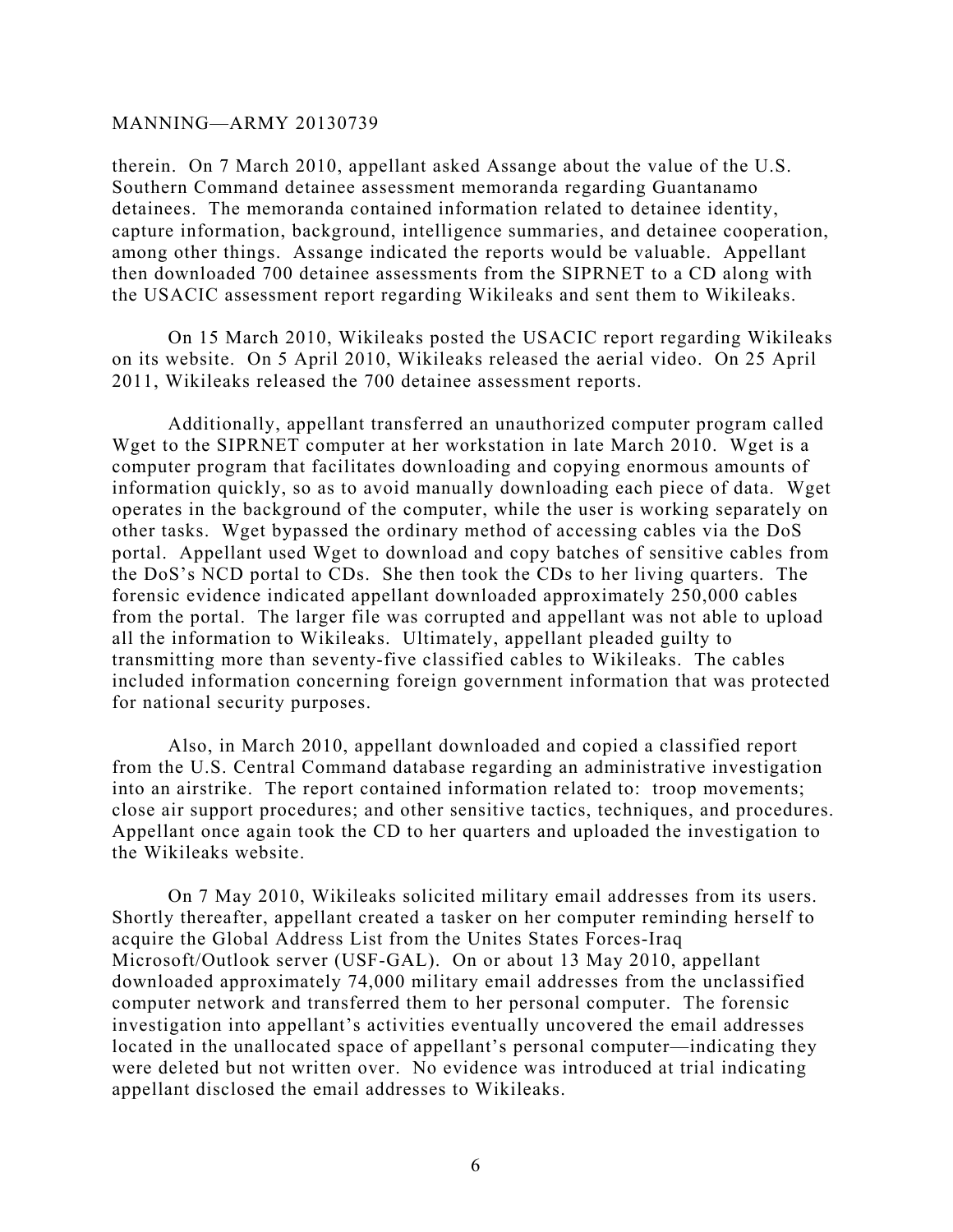On 20 May 2010, using an encrypted messaging system, appellant began chatting with Adrian Lamo, a computer hacker, wherein appellant admitted she gave information to Wikileaks. Appellant used the code name "bradass87" in her exchanges with Mr. Adrian Lamo. The following messages were exchanged between the two:

> bradass87: the air gap [the separation between standalone networks and the wider internet] has been penetrated[.]

bradass87: lets just say \*someone\* i know intimately well, has been penetrating US classified networks, mining data like the ones described . . . and been transferring that data from the classified networks over the "air gap" onto a commercial network computer . . . sorting the data, compressing it, encrypting it, and uploading it to a crazy white haired aussie who can't seem to stay in one country very long[.]

. . .

bradass87: Hilary Clinton, and several thousand diplomats around the world are going to have a heart attack when they wake up one morning, and finds an entire repository of classified foreign policy is available, in searchable format to the public[.]

. . .

bradass87: funny thing is . . .we transffered so much data on unmarked CDs . . . everyone did . . . videos . . . movies . . .music all out in the open . . . bringing CDs too and from the networks was/is a common phenomenon

adrianlamo: is that how you got the cables out?

bradass87: perhaps. i would come in with music on a CD-RW labelled with something like "Lady Gaga". . . erase the music . . . then write a compressed split file . . . no-one ever suspected a thing. =L kind of sad

adrianlamo: and odds are, they never will bradass87: i didnt even have to hide anything . . . everyone just sat at their workstations . . . watching music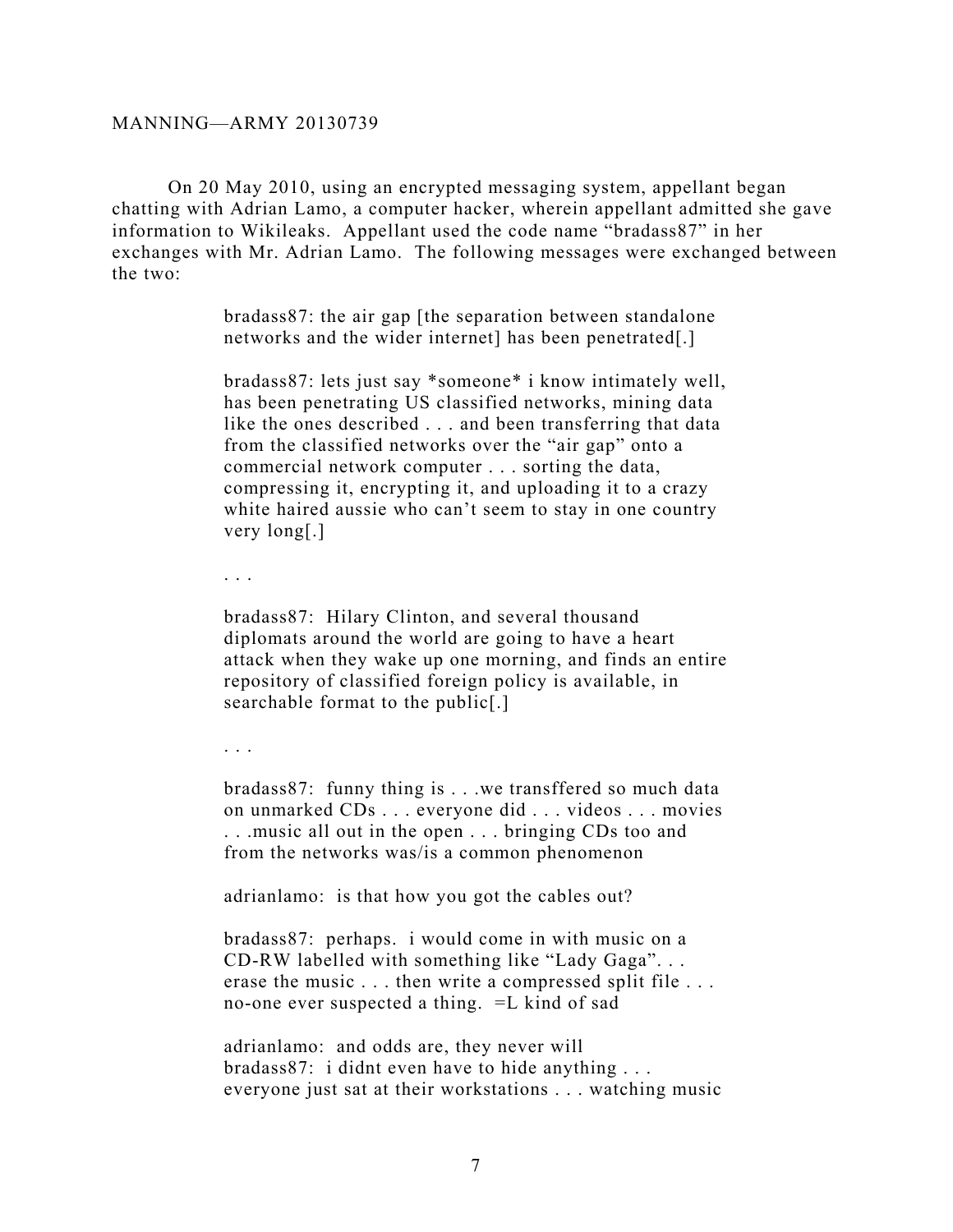videos / car chases / buildings exploding . . . and writing more stuff to CD/DVD . . . the culture fed opportunities

adrianlamo: what do you consider the highlights?

bradass87: The Gharani airstrike videos and full report Iraq war event log the "Gitmo papers" and the State Department cable database.

. . .

bradass87: waiting to redeploy to the US, be discharged . . . and figure out how on earth im going to transition … all while witnessing the world freak out as its most intimate secrets are revealed.

. . .

bradass87: I just . . . couldn't let these things stay inside of the system . . . and inside of my head . . .

. . .

bradass87: i could've sold to russia or china, and made bank?

adrianlamo: why didn't you?

bradass87: because it's public data

adrianlamo: i mean, the cables

bradass87: it belongs in the public domain . . . . information should be free . . . it belongs in the public domain

. . .

adrianlamo: embassy cables?

bradass87: yes. 260,000 in all

(errors in original).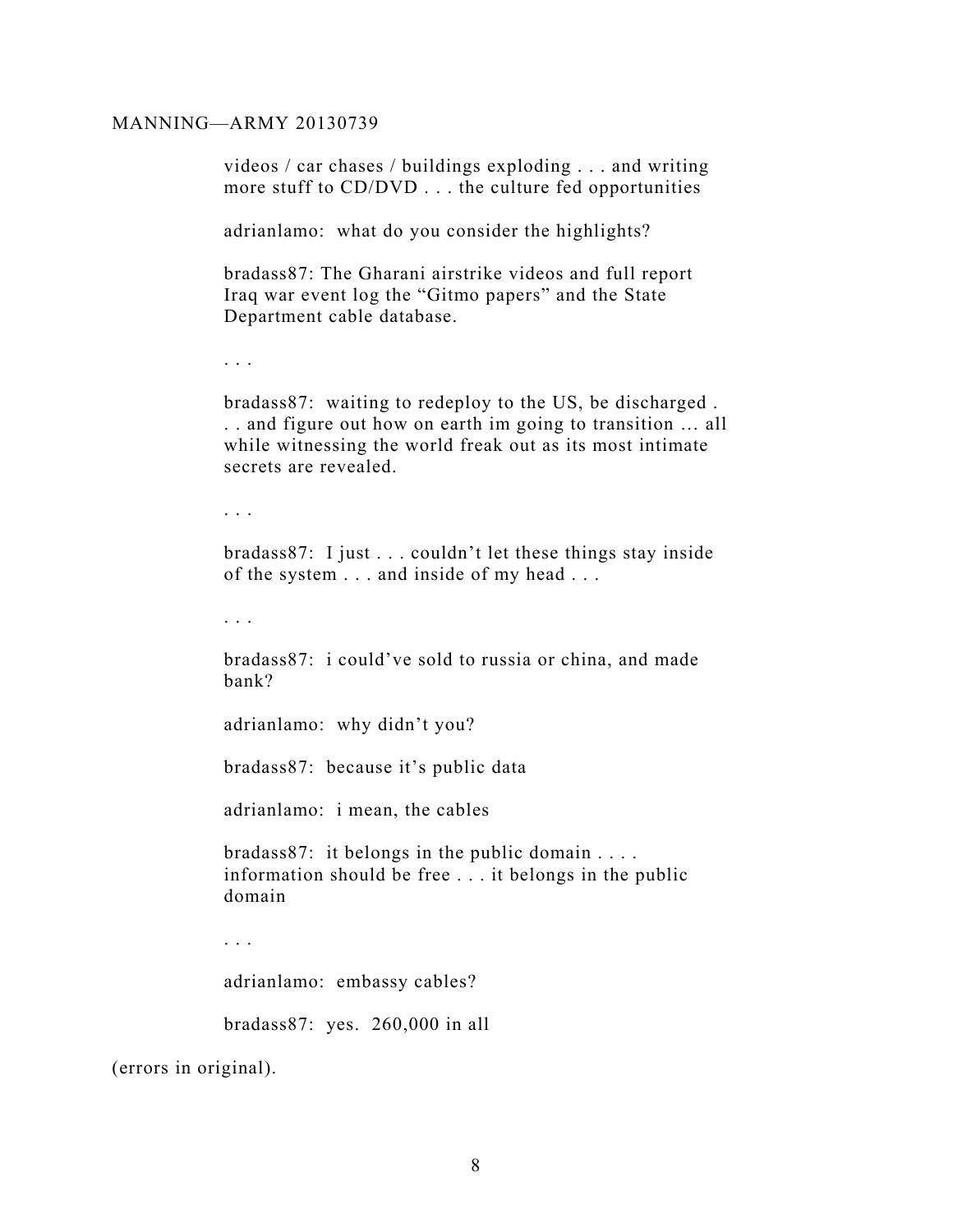$\overline{a}$ 

 On 25 May 2010, Mr. Lamo reported to law enforcement that appellant admitted to him through online chats that appellant had disclosed thousands of classified documents. On or about 30 May 2010, appellant was placed in pretrial confinement at FOB Hammer, Iraq, for compromising classified information.

## **LAW AND DISCUSSION**

#### *A. Computer Fraud and Abuse Act*

THE DEFINITION OF "EXCEEDS AUTHORIZED ACCESS" IN THE COMPUTER FRAUD AND ABUSE ACT, 18 U.S.C. § 1030(a)(1) (SPECIFICATION 13 OF CHARGE  $II$ <sup>3</sup>

*The Computer Fraud and Abuse Act (CFAA)* 

Appellant was convicted of one specification of Article 134, UCMJ, for violating 18 U.S.C.  $\S$  1030(a)(1) of the CFAA by using the Wget software program to access, search and download diplomatic cables maintained in a classified DoS database.<sup>4</sup>

Pursuant to 18 U.S.C.  $\S$  1030(a)(1), the government must prove appellant intentionally accessed a computer without authorization or *exceeded* her authorized access, and in doing so obtained information determined by the United States government to require protection against unauthorized disclosure for reasons of national defense or foreign relations, or any restricted data from a protected computer and then willfully communicated, delivered, or transmitted that information to any person not entitled to receive it, or willfully retained the same.

While appellant pleaded guilty to obtaining and transmitting the classified cables to Wikileaks pursuant to Article 134, UCMJ, she challenges the assimilated crime of violating 18 U.S.C.  $\S$  1030(a)(1), asserting the military judge's

<sup>4</sup> Appellant pleaded guilty to an Article 134, UCMJ, offense of knowingly accessing more than seventy-five classified United States DoS cables, and willfully communicating, delivering, transmitting, or causing to be communicated, delivered, or transmitted the said information, to a person not entitled to receive it, and that such conduct was prejudicial to good order and discipline and of a nature to bring discredit upon the armed forces.

<sup>&</sup>lt;sup>3</sup> Two related assignments of error were raised by Electronic Frontier Foundation, National Association of Criminal Defense Lawyers, and Center for Democracy and Technology, and adopted by appellant: 1) whether the Computer Fraud and Abuse Act prohibits violations of computer use restrictions; and 2) whether the military judge's reading of the act renders the statute unconstitutionally vague.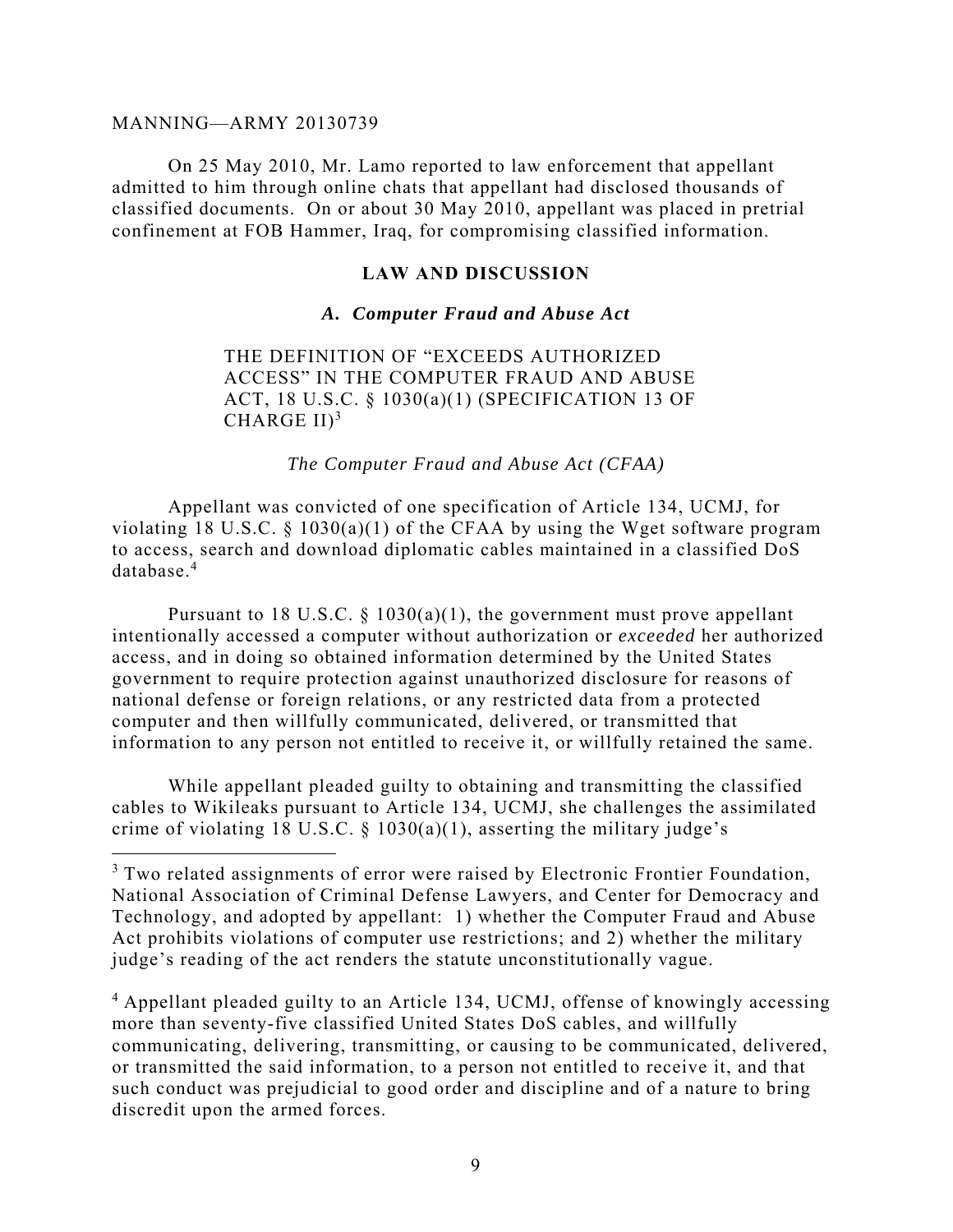<u>.</u>

interpretation of that statute was erroneous. Appellant asserts she had the right of *access* to the DoS information she downloaded and transferred to Wikileaks and that the use of the Wget program cannot by itself establish appellant exceeded authorized access within the meaning of the CFAA. Appellant argues the term "exceeds authorized access" is ambiguous and the statute does not encompass use violations but only access violations. Appellant asks this court to apply the rule of lenity and dismiss the specification.

The statute thus provides two ways of committing the crime of improperly accessing a protected computer: 1) accessing without authorization; or 2) exceeding authorized access. 18 U.S.C. §  $1030(a)(2)(C)$ . Section  $1030(e)(6)$  defines "exceeds authorized access" as meaning "to access a computer with authorization and to use such access to obtain or alter information in the computer that the accesser [sic] is not entitled so to obtain or alter."<sup>5</sup>

Since appellant pleaded guilty to accessing the SIPRNET system, obtaining DoS cables, and willfully transmitting them to Wikileaks, the question presented is whether appellant's use of the system exceeded her authorized access. In the military justice system, this is a case of first impression. As there is no relevant case law on this issue from military appellate courts, we look to federal courts for guidance. Within federal jurisprudence, a split of opinion amongst the circuits exists. The United States Courts of Appeals for the First, Fifth, Seventh, and Eleventh Circuits read "exceeds authorized access" broadly; the Second, Fourth, and Ninth Circuits have reached a narrower interpretation of this language, or have resolved the issue in favor of appellants based on the rule of lenity.

Under the broad view, "exceeding authorized access" may be shown by how one uses information obtained from a computer system.<sup>6</sup> For example, using the

(continued . . .)

<sup>&</sup>lt;sup>5</sup> "Viewing material on a computer screen constitutes 'obtaining' information under the CFAA." *Healthcare Advocates, Inc. v. Harding, Earley, Follmer & Frailey*, 497 F. Supp. 2d 627, 648 (E.D. Pa. 2007) (citing legislative history for CFAA).

<sup>6</sup> In the case of *United States v. Rodriguez*, 628 F.3d 1258, 1260 (11th Cir. 2010), an employee of the Social Security Administration was subject to a policy that forbade "accessing information on its databases for nonbusiness reasons." Rodriguez was charged with violating the CFAA by using his access to copy the personal records of seventeen people for nonbusiness reasons. *Id*. At trial, Rodriguez argued he was authorized to access these databases. *Id*. at 1263-64. The Eleventh Circuit upheld Rodriguez' conviction because he "exceeded his authorized access . . . when he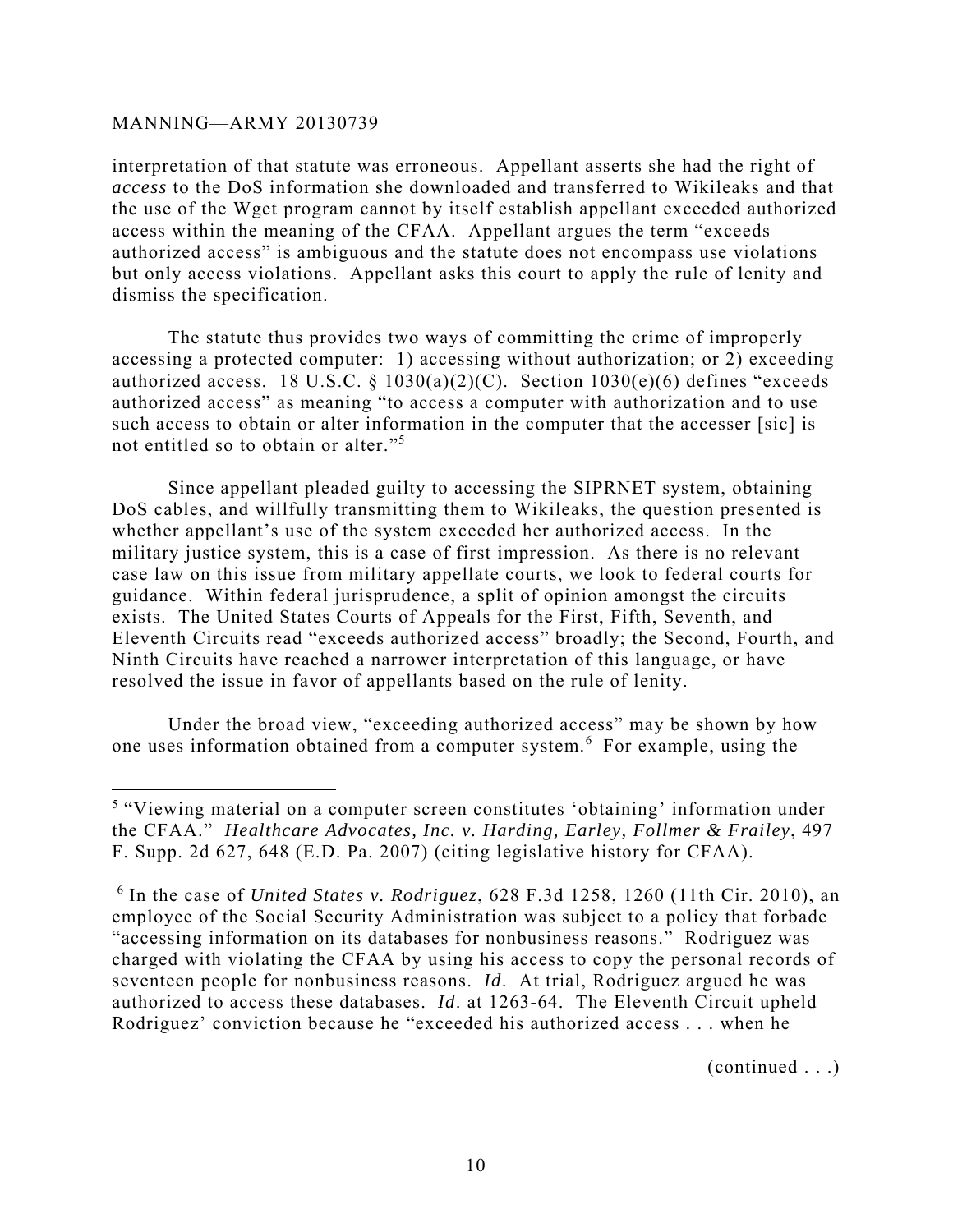information for an improper purpose (e.g. contrary to a company computer use policy) could show a user "exceeded authorized access." Under the narrower interpretation, users cannot exceed authorized access within the meaning of section  $1030(e)(6)$  when they access information they are authorized to access, even if their access is motivated by an improper purpose or if they use the information for an unauthorized purpose.<sup>7</sup> In other words, a user must gain access to the information through some unauthorized means, for example bypassing controls or misusing a password.

The statute's definition of "exceeds authorized access" provides that the statute is violated when a computer user uses her initial authorized access to then obtain or alter information that she "is not entitled *so* to alter or obtain." 18 U.S.C. § 1030(e)(6) (emphasis added). The "surplusage" canon provides that, "if possible, every word and every provision is to be given effect and that no word should be ignored or needlessly be given an interpretation that causes it to duplicate another provision or to have no consequence." *United States v. Sager*, 76 M.J. 158, 161 (C.A.A.F. 2017). The definition of the word "so" is "in a manner or way indicated or suggested." *Webster's Collegiate Dictionary* 1113 (10th ed. 1999). Given the normal use and meaning of the word "so," we conclude Congress contemplated the statute to reach

(continued . . .)

<u>.</u>

obtained personal information for a nonbusiness reason." *Id*. at 1263. The Eleventh Circuit interpreted "exceeds authorization" to mean outside the scope of the intended authorization. *Id*.; *see also United States v. John*, 597 F.3d 263, 272 (5th Cir. 2010) (one can exceed authorized access when he exceeds the "purposes for which access is 'authorized.'"); *Int'l Airport Ctrs., L.L.C. v. Citrin*, 440 F.3d 418, 420-21 (7th Cir. 2005) (under an agency-theory, when appellant's adverse interests breached his duty of loyalty, he terminated his authorization to access the company laptop.); *Ef Cultural Travel Bv v. Explorica*, 274 F.3d 577, 581-82 (1st Cir. 2001) (affirming summary judgment because appellant's breach of his broad confidentiality agreement "exceeded authorized access" under the CFAA).

<sup>7</sup> *See e.g. United States v. Nosal*, 676 F.3d 854 (9th Cir. 2012); *LVRC Holdings LLC v. Brekka*, 581 F.3d 1127, 1135 n.7 (9th Cir. 2009) (stating in dicta that defendant does not "exceed 'authorized access' under the CFAA when he breaches a duty of loyalty to authorizing party"); *Bell Aero. Servs. v. U.S. Aero. Servs.*, 690 F. Supp. 2d 1267 (M.D. Ala. 2010); *Orbit One Communs. v. Numerex Corp*., 692 F. Supp. 2d 373 (S.D.N.Y. 2010); *Nat'l City Bank, N.A. v. Republic Mortg. Home Loans, LLC*, 2010 U.S. Dist. LEXIS 36946 (W.D. Wash. 2010); *ReMedPar, Inc. v. AllParts Med., LLC*, 683 F. Supp. 2d 605 (M.D. Tenn. 2010); *US Bioservices Corp. v. Lugo*, 595 F. Supp. 2d 1189, 1192 (D. Kan. 2009) (collecting cases); *Jet One Group, Inc. v. Halcyon Jet Holdings, Inc*., 2009 U.S. Dist. LEXIS 72579, at \*5-6 (E.D.N.Y. 2009); *Brett Senior & Assocs., P.C. v. Fitzgerald*, 2007 U.S. Dist. LEXIS 50833, at \*4 (E.D. Pa. 2007).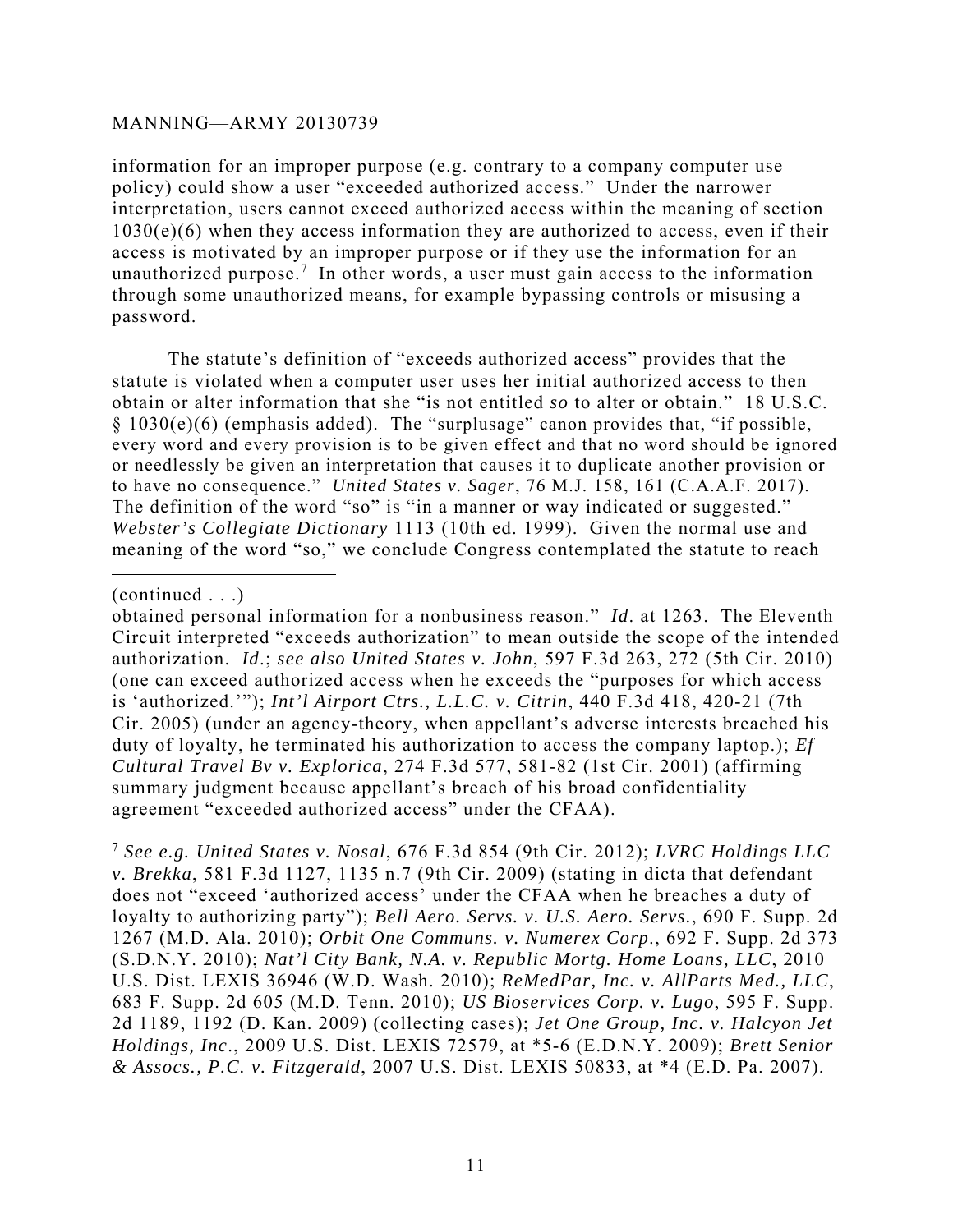users whose initial access to information is authorized, but who later use their access to obtain that information in an unauthorized manner.

Here, appellant's SIPRNET access was limited by a number of memorialized restrictions concerning official use, unauthorized software, and unauthorized introduction of executable files. First, in order to obtain access to her SIPRNET account, appellant agreed to an AUP. The AUP proclaimed that "[a]ccess to [these] network[s] is for official use and authorized purposes as set forth in DOD 5500.7-R 'Joint Ethics Regulation' or as further limited by this policy." The AUP also prohibited the use of unauthorized hardware or software on a SIPRNET system, and the introduction of executable code without authorization.<sup>8</sup> Appellant's computer use was also governed by Army Regulation 25-2, Information Management: Information Assurance (23 March 2009). Army Regulation 25-2 prohibits the use of shareware or freeware, absent authorization. Finally, appellant signed numerous non-disclosure agreements. While some of these sources create restrictions on use of information, others are plainly restrictions on access.

The military judge found 18 U.S.C.  $\S$  1030(a)(1) to be ambiguous. She applied lenity and rejected the broad approach. The military judge did not consider appellant's purpose or appellant's transmission of the information to Wikileaks as proof of "exceeding authorized access." She found *how* appellant accessed the information violated the authorized use policy and thus exceeded access. We need not decide which interpretation, narrow or broad, applies to military courts. Here the military judge followed the narrow approach and found appellant's conduct to be an access violation. We agree this was an access violation as discussed below.

Appellant's argument conflates "use" violation with "access" violation. Appellant argues that any access restriction must be code-based or technical. We do not read that requirement into the statute. This case does not hinge on a violation in the use of information—nor did the military judge find a use violation. Rather, the *method and manner* in which appellant accessed the classified State Department system exceeded her authorization. Had appellant gone through all the individual clicks necessary to access the DoS's portal, find and download the files, and repeat those steps seventy-five times—this would present a different issue. We find appellant's use of Wget allowed her to access the cables by circumventing the DoS portal and contacting the server directly, which allowed her to directly download the cables onto her hard drive, and ultimately transmit seventy-five classified cables to Wikileaks.

Based on the foregoing, we conclude computer access *beyond the manner* authorized, meets the element of "exceeds authorized access." Therefore, we find,

 $\overline{a}$ 

<sup>8</sup> Executable code includes .exe, .com, .vbs, and .bat files.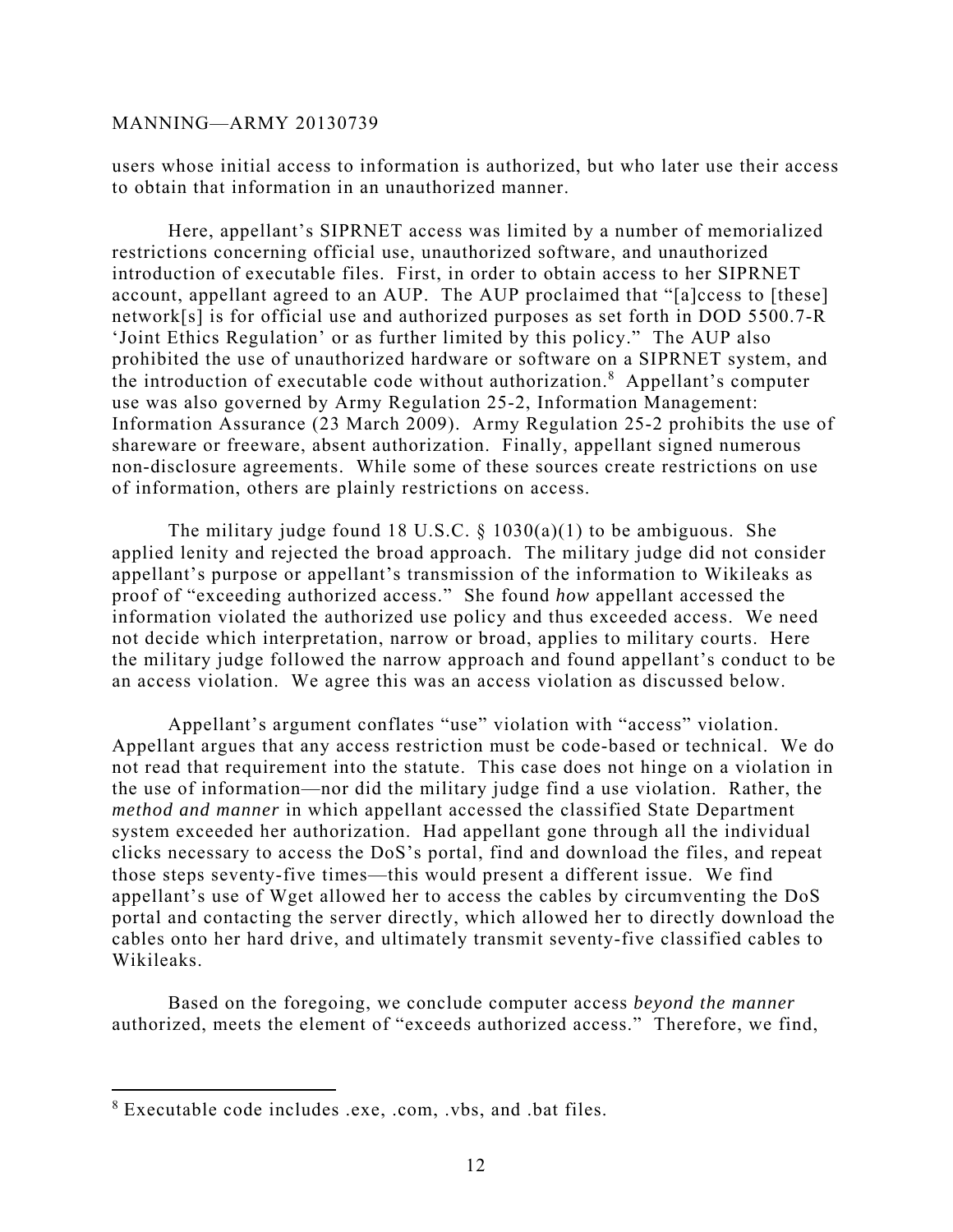as the military judge did, appellant's use of the Wget program exceeded her authorized access, and thus violated the CFAA.

#### *Clauses 1 and 2 of Article 134, UCMJ.*

The military judge found appellant guilty of all three clauses under Article 134, UCMJ. In addition to assimilating 18 U.S.C. § 1030 via clause three of Article 134, UCMJ, in Specification 13 of Charge II, the government also charged and appellant pleaded guilty to violations of clause one and clause two. The military judge found appellant's conduct prejudicial to good order and discipline in the armed forces and of a nature to bring discredit upon the armed forces, pursuant to Article 134, UCMJ. Even assuming appellant's actions fell outside the scope of 18 U.S.C. § 1030(a)(1), appellant's conviction for this Article 134 offense would still stand. Based on the evidence presented, we find appellant's plea provident and conviction legally and factually sufficient under both clauses one and two.

#### *B. The Espionage Act (18 U.S.C. § 793(e))*

## THE DUE PROCESS CLAUSE AND FIRST AMENDMENT AS APPLIED TO 18 U.S.C. § 793(e)

Appellant asserts 18 U.S.C. § 793(e) is unconstitutionally vague in that the term "relating to national defense" as applied to classified records is not sufficiently clear as to provide fair notice and invites arbitrary law enforcement. Appellant also asserts the statute is unconstitutionally overbroad in that it prohibits a substantial amount of protected speech. We disagree on both counts.

This court reviews de novo the constitutionality of an act of Congress. *United States v. Disney*, 62 M.J. 46, 48 (C.A.A.F. 2005).

#### *Void for Vagueness*

The phrase "information relating to the national defense" is not defined in 18 U.S.C. § 793(d). Nonetheless, courts have held that "'national defense' had acquired a well-known meaning 'as a generic concept of broad connotations, referring to the military and naval establishments and the related activities of national preparedness.'" *United States v. Rosen*, 445 F. Supp. 2d 602, 619 (E.D. Va. 2006) (citing *Gorin v. United States*, 312 U.S. 19, 28 (1941)); *see also United States v. Truong Dinh Hung*, 629 F.2d 908, 918 (4th Cir. 1980); *United States v. Drummond*, 354 F.2d 132, 151 (2d Cir. 1965); *United States v. Heine*, 151 F.2d 813, 817 (2d Cir. 1945).

As observed by the Supreme Court: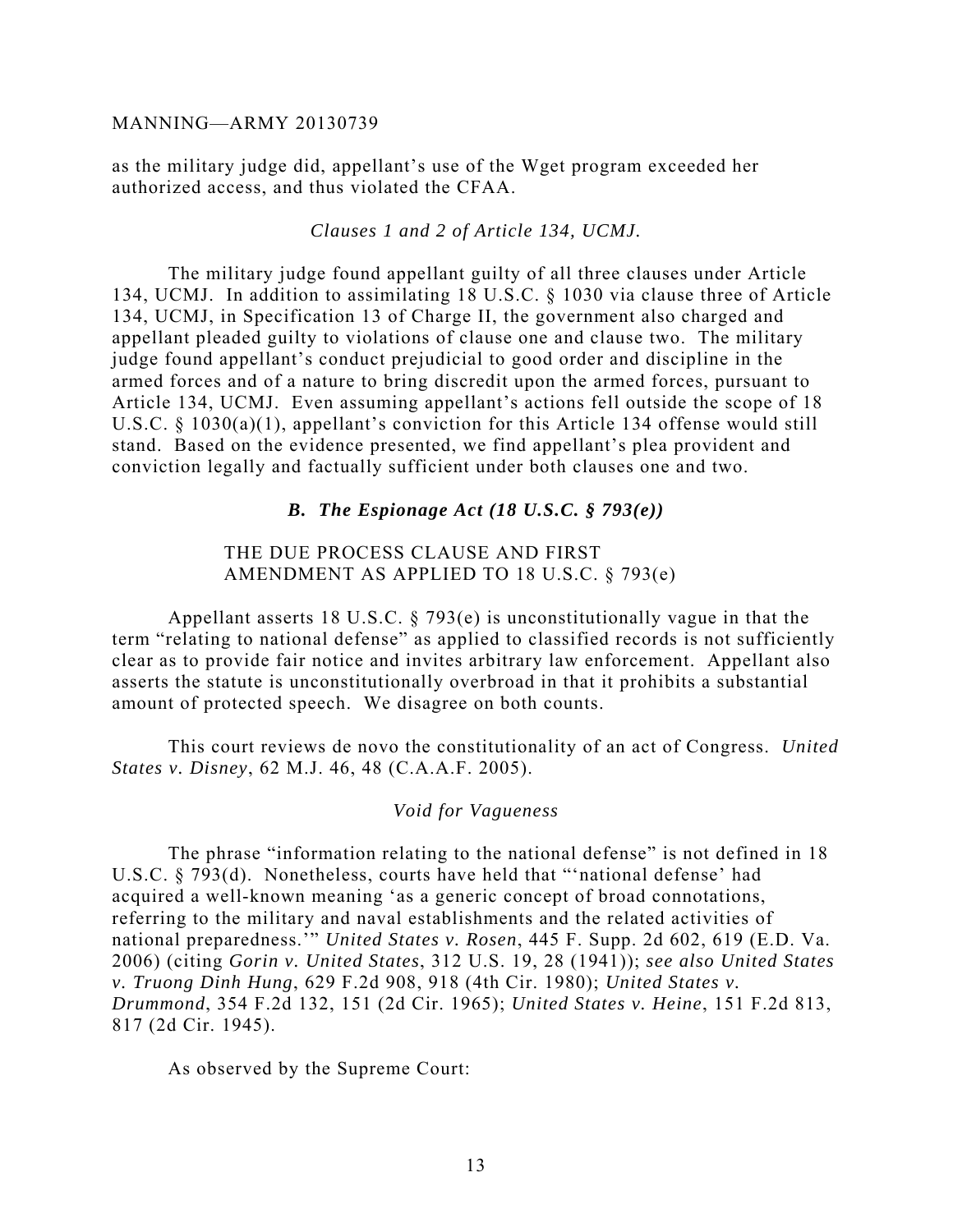The root of the vagueness doctrine is a rough idea of fairness. It is not a principle designed to convert into a constitutional dilemma the practical difficulties in drawing criminal statutes both general enough to take into account a variety of human conduct and sufficiently specific to provide fair warning that certain kinds of conduct are prohibited.

#### *Colten v. Kentucky*, 407 U.S. 104, 110 (1972).

The question in this case is whether the words "information relating to national defense" provide sufficient notice that disclosing information relating to national defense is "unauthorized" and whether appellant's conduct "is plainly within" the terms of the statute.

We reject appellant's claim that the statute is too vague to provide fair notice of the criminal nature of disclosing classified documents. The facts of this case leave no question as to what constituted national defense information. Appellant's training and experience indicate, without any doubt, she was on notice and understood the nature of the information she was disclosing and how its disclosure could negatively affect national defense.

The military judge construed 18 U.S.C. § 793 in a manner consistent with existing precedent. Appellant's conduct falls within that definition. Accordingly, we find no error.

#### *Overbreadth and the First Amendment*

Appellant asserts her actions in disclosing classified information related to national security are protected by the First Amendment and that she did not have reason to know the records she disclosed could be used "to the injury of the United States or to the advantage of any foreign nation." We disagree. Appellant had no First Amendment right to make the disclosures—doing so not only violated the nondisclosure agreements she signed, but also jeopardized national security.

United States courts have repeatedly held that the First Amendment does not protect unauthorized disclosures of classified information. A statute is facially overbroad when no set of circumstances exists when it could be valid. *United States v. Salerno*, 481 U.S. 739, 745 (1987). In the context of the First Amendment, a statute is "overbroad" when a substantial number of its applications are unconstitutional when compared with the statute's plainly legitimate sweep. *United States v. Stevens*, 599 U.S. 460, 490-91 (2010). First Amendment overbreadth challenges are an exception to the general rule. *United States v. Morison*, 844 F.2d 1057, 1075 (4th Cir. 1988).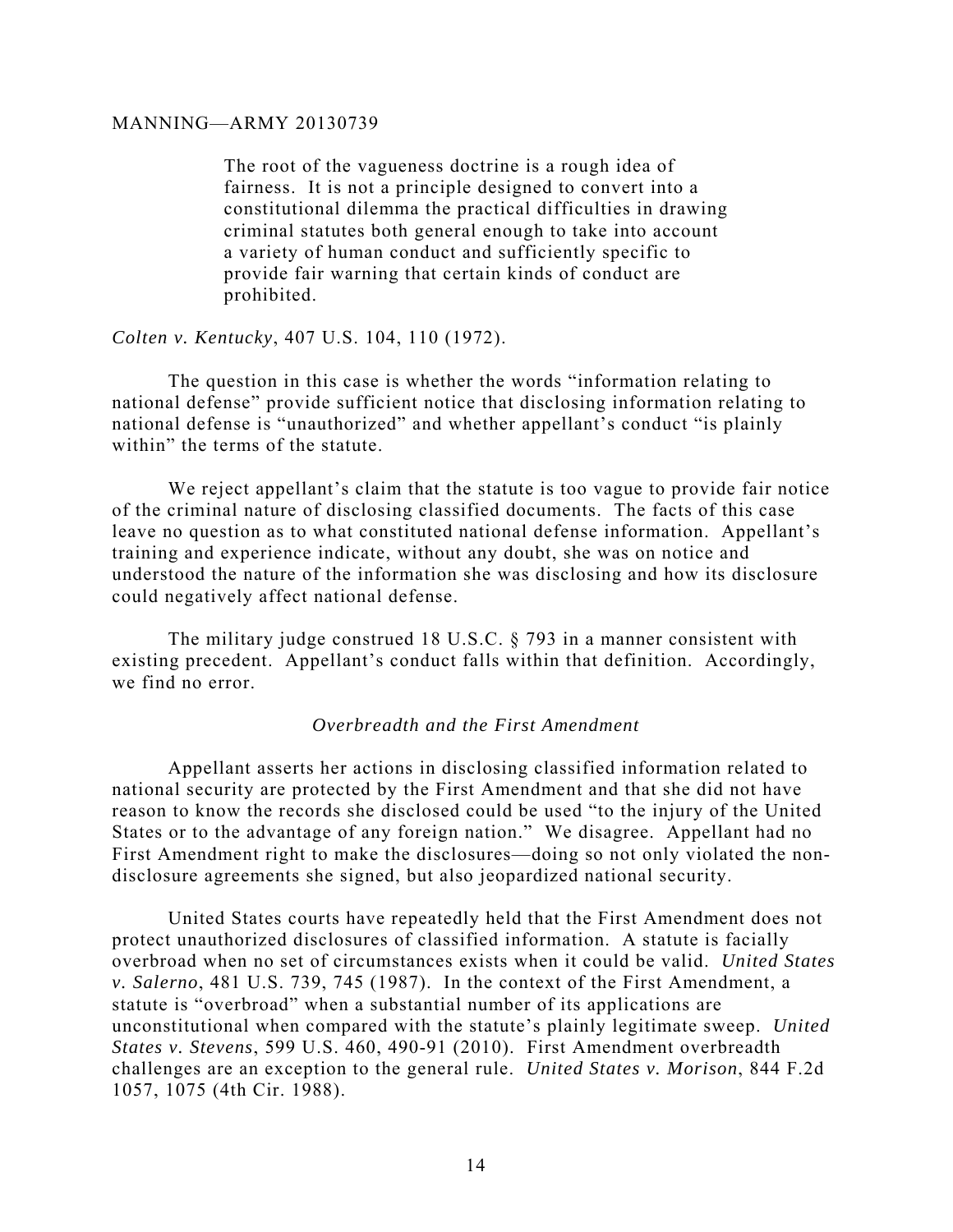In the face of a similar First Amendment challenge, the United States Court of Appeals for the Fourth Circuit, in *Morison*, upheld the Espionage Act convictions of an employee of the Naval Intelligence Support Center who had a Top Secret security clearance and had also signed a non-disclosure agreement. *Id.* at 1060.The accused unsuccessfully argued his conviction under the Espionage Act could not stand because he leaked the classified information to the press, rather than to a foreign power. *Id*. at 1063.

The Fourth Circuit stated:

[T]hough he cannot point to anything in the legislative record which intimates that Congress intended to exempt "leaks to the press," as the defendant describes it, he argues that, unless such an exemption is read into these sections they will run afoul of the First Amendment. Actually we do not perceive any First Amendment rights to be implicated here . . . . It is a prosecution under a statute, of which the defendant, who, as an employee in the intelligence service of the military establishment, had been expressly noticed of his obligations . . . is being prosecuted for purloining from the intelligence files of the Navy national defense materials clearly marked as "Intelligence Information" and "Secret" and for transmitting that material to "one not entitled to receive it" . . . . We do not think that the First Amendment offers asylum under those circumstances . . . merely because the transmittal was to a representative of the press.

*Id*. at 1068 (citing *Branzburg v. Hayes*, 408 U.S. 665, 691 (1972) ("It would be frivolous to assert—and no one does in these cases—that the First Amendment, in the interest of securing news or otherwise, confers a license on either the reporter or his news sources to violate valid criminal laws.")).

 We squarely reject appellant's First Amendment challenge and firmly hold that a soldier who willfully communicates information relating to the national defense "is not entitled to invoke the First Amendment as a shield to immunize his act of thievery." *Morison*, 844 F.2d at 1069-70 ("To permit the thief thus to misuse the Amendment would be to prostitute the salutary purposes of the First Amendment.").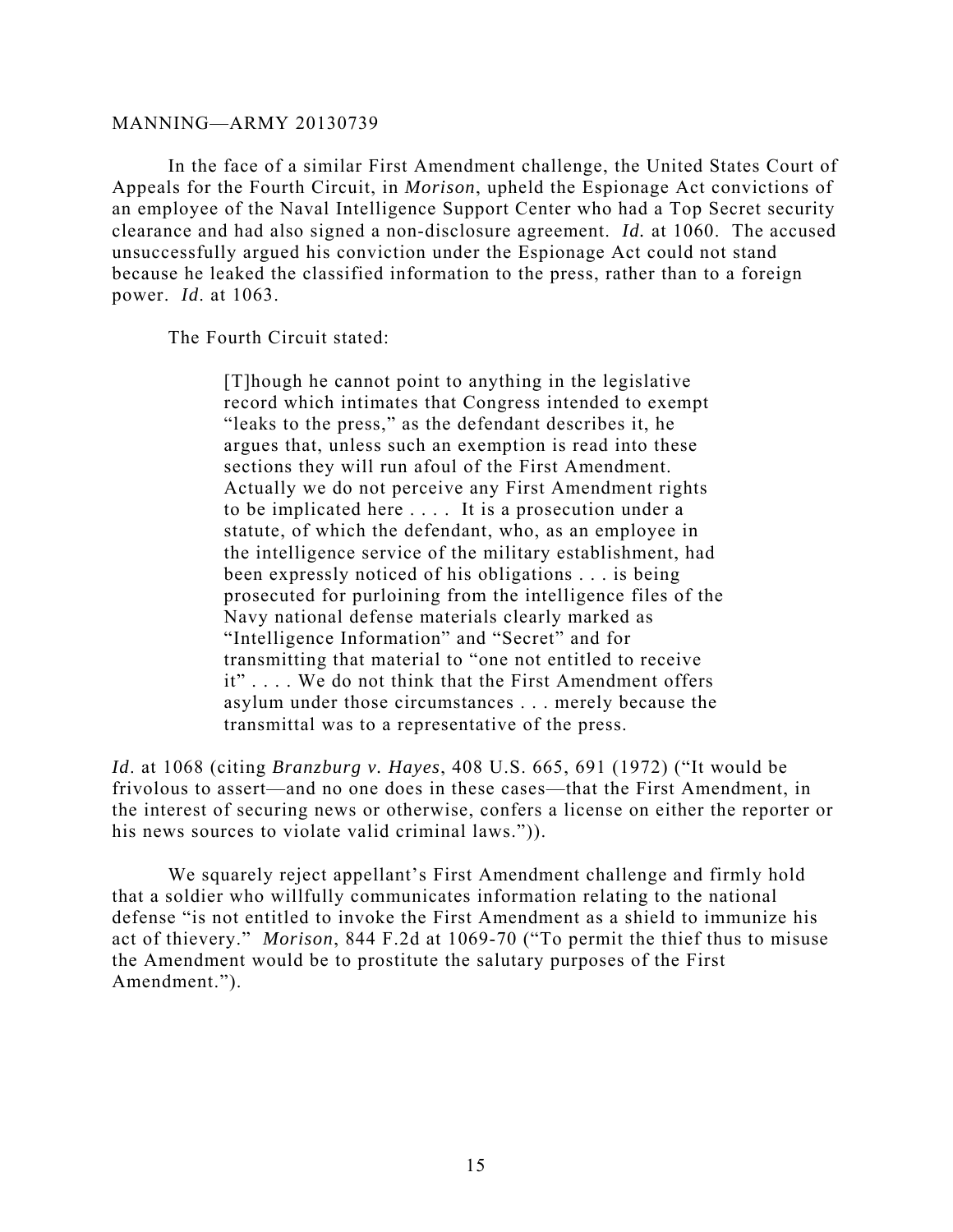#### *C. Stealing, Purloining, or Converting (18 U.S.C.* **§***641)*

NOTICE, MAJOR CHANGE, AND LEGAL AND FACTUAL SUFFICIENCY TO SUSTAIN CONVICTIONS FOR VIOLATING 18 U.S.C. § 641, TO WIT, STEALING, PURLOINING, OR CONVERTING "DATABASES" (SPECIFICATIONS 4, 6, 8, 12, AND 16 OF CHARGE II)

Appellant was found guilty of five specifications of violating 18 U.S.C. § 641 for stealing, purloining, or knowingly converting various "databases," in Specifications 4, 6, 8, and 12 of Charge II and for stealing, purloining, or knowingly converting the "USF-GAL" in Specification 16 of Charge II. The military judge granted the government's motion to amend Specifications 4, 6, and 16 of Charge II to include the words "a portion of" in front of the words "database" and the "USF-GAL" and then found appellant guilty in accordance with the amended specifications. In other words, appellant was found to have stolen, purloined or converted "information" from those databases—only a portion of the contents of the database—not the database itself. In the remaining two specifications, appellant was found guilty of stealing the entire SOUTHCOM and DoS NCD database.

Appellant asserts she was not on notice to defend against stealing, converting, or purloining various documents and records contained *within* each database she was alleged to have stolen or converted. She asserts the amendments of Specifications 4, 6, and 16 of Charge II created major changes, leaving her unprepared to defend against said specifications.

For the following reasons, we find appellant was properly on notice to defend against the records contained within the databases and thus, the military judge created no major change.

#### *Notice*

It is well understood that the military is a notice-pleading jurisdiction. As our superior court has held:

> The true test of the sufficiency of an indictment is not whether it could have been made more definite and certain, but whether it contains the elements of the offense intended to be charged, and sufficiently apprises the defendant of what he must be prepared to meet; and, in case any other proceedings are taken against him for a similar offense, whether the record shows with accuracy to what extent he may plead a former acquittal or conviction.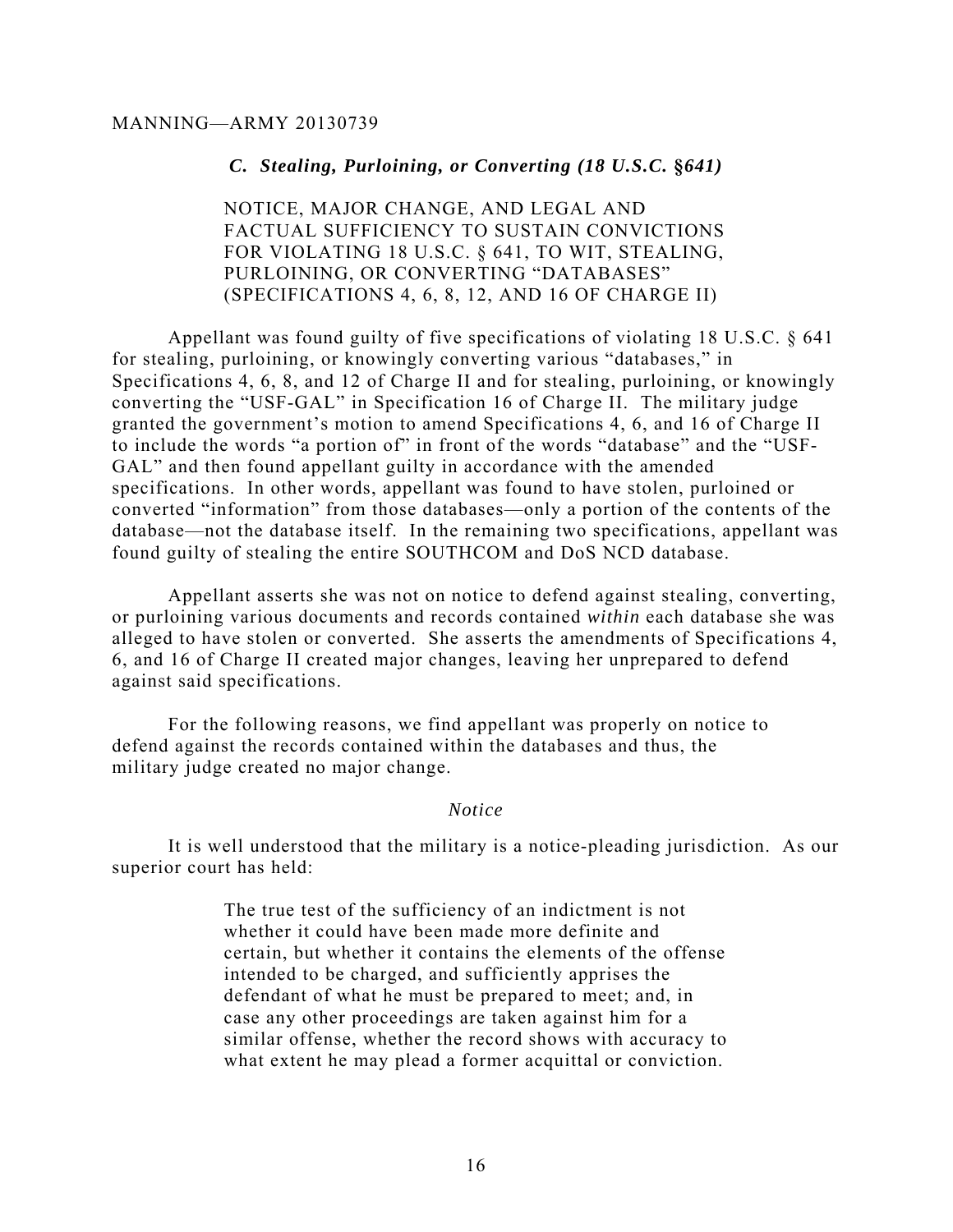## *United States v. Sell*, 3 U.S.C.M.A. 202, 206, 11 C.M.R. 202, 206 (1953). Rule for Courts-Martial (R.C.M.) 307(c)(3) also provides for notice pleading.

Appellant argues the government should have specifically included the particular documents alleged to have been stolen by appellant within each specification so as to provide notice. Under the facts of this case, we do not see this as necessary. Each specifications apprised appellant of the essential elements of the crime under 18 U.S.C. § 641 to include the conduct (steal, purloin, or convert), what (records), when, and the value of the items. We find the specifications were sufficient to apprise appellant of what she needed to defend herself against, and to protect her from subsequent prosecution for the same conduct.

### *Major Change*

We turn next to the military judge's decision to grant the government's motion to amend the charge sheet with respect to Specifications 4, 6, and 16 of Charge II. Appellant argues that the military judge fundamentally changed the nature of the charged property from 'databases' to 'information and records' contained within the databases and thus created a major change.

"Whether a change made to a specification is minor is a matter of statutory interpretation and is reviewed de novo." *United States v. Reese*, 76 M.J. 297, 300 (C.A.A.F. 2017) (citing *United States v. Atchak*, 75 M.J. 193, 195 (C.A.A.F. 2016)). Rule for Courts-Martial 603(a) provides "[m]inor changes in charges and specifications are any except those which add a party, offenses, or substantial matter not fairly included in those previously preferred, or which are likely to mislead the accused as to the offenses charged." The government can make minor changes to a charge and specification before arraignment. R.C.M. 603(b). Major changes, or "[c]hanges or amendments to charges or specifications other than minor changes may not be made over the objection of the accused unless the charge or specification affected is preferred anew." R.C.M. 603(d).

Generally, "changes in the alleged time or date of an offense are permissible since they normally do not affect the substance of the offense, preclude invocation of the statute of limitations, or mislead the accused as to that which he must defend against." *United States v. Longmire*, 39 M.J. 536, 538 (A.C.M.R. 1994) (internal citations omitted)). Applying the plain language of R.C.M. 603, we do not find the military judge erred in finding the changes were minor.

First, the change did not alter the substance of the offenses and the overt acts remained the same. The alleged conduct remained essentially the same. Second, the change did not affect a substantial matter not fairly included in the previously preferred charges and specifications.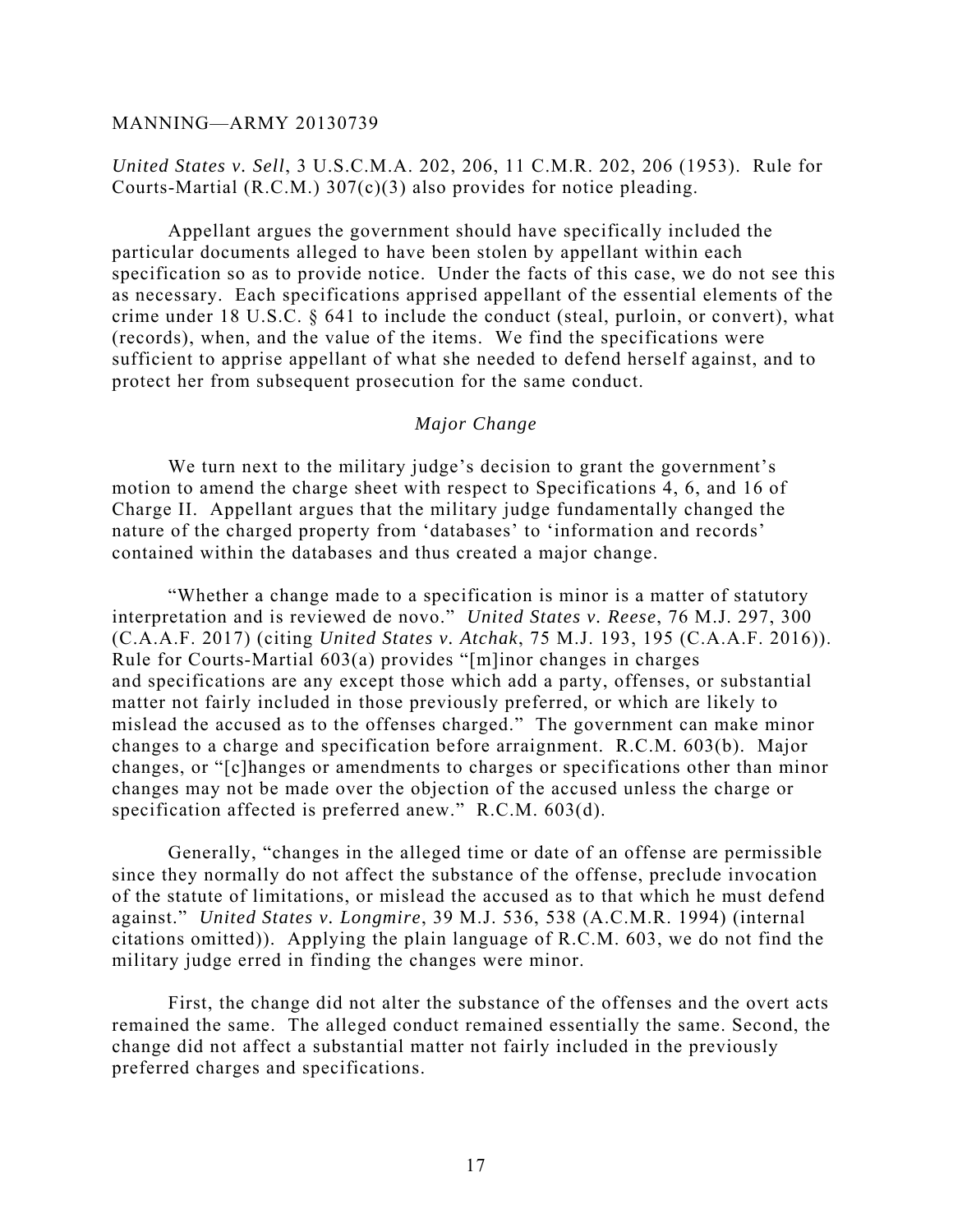$\overline{a}$ 

The plain meaning of the word "database" necessarily includes the records that make up the database.<sup>9</sup> In the charged specification, each specific database identified is followed by the phrase "containing more than [a number] records." By numbering the records within the database, the government explicitly noted that the databases are made up of many records. It would seem that finding appellant guilty of stealing only a portion of the records within the database is the equivalent of finding her guilty of a lesser-included offense.

Given this modification, we see no palpable way in which defense counsel would have altered their trial defense strategy, which was: to justify appellant's takings as excusable; attacking whether a purloining, stealing, or converting had actually occurred; and attacking whether appellant's actions seriously and substantially interfered with the government's rights in the information. We do not find appellant was misled in any meaningful way by this change thereby prejudicing her defense trial strategy.

Further, the change did not expose appellant to greater punishment. It actually reduced the amount of information alleged to have been stolen. The nature of the offense did not change nor is appellant at some risk for another prosecution for the same conduct in that a new charge would contain the same information. Accordingly, this court finds, as the military judge did, appellant was on notice the specifications alleged the theft of documents contained within the databases and that the substituted language was a minor change. To that end, we conclude changing the specifications from alleging specific databases containing records to alleging "a portion of" those databases neither materially altered the specifications nor was the change likely to mislead appellant.

## *Factual and Legal Sufficiency Regarding "Stealing, Purloining, and Converting" Records and Information*

Appellant asserts the evidence was factually and legally insufficient to support appellant's convictions for stealing, purloining, and converting records and information. Specifically, appellant argues the government failed to prove the records themselves, or the information contained within those records, were stolen or converted because they never left the government's possession and appellant's actions did not deprive the government of use of benefit of the information either temporarily or permanently. We disagree.

We review factual and legal sufficiency de novo. UCMJ art. 66(c). The test for factual sufficiency is "whether, after weighing the evidence in the record of trial and making allowances for not having personally observed the witnesses, the

<sup>&</sup>lt;sup>9</sup> Database is defined as "a compilation of information arranged in a systematic way and offering a means of finding specific elements it contains, often today by electronic means." *Black's Law Dictionary*, 422 (8th ed. 1999).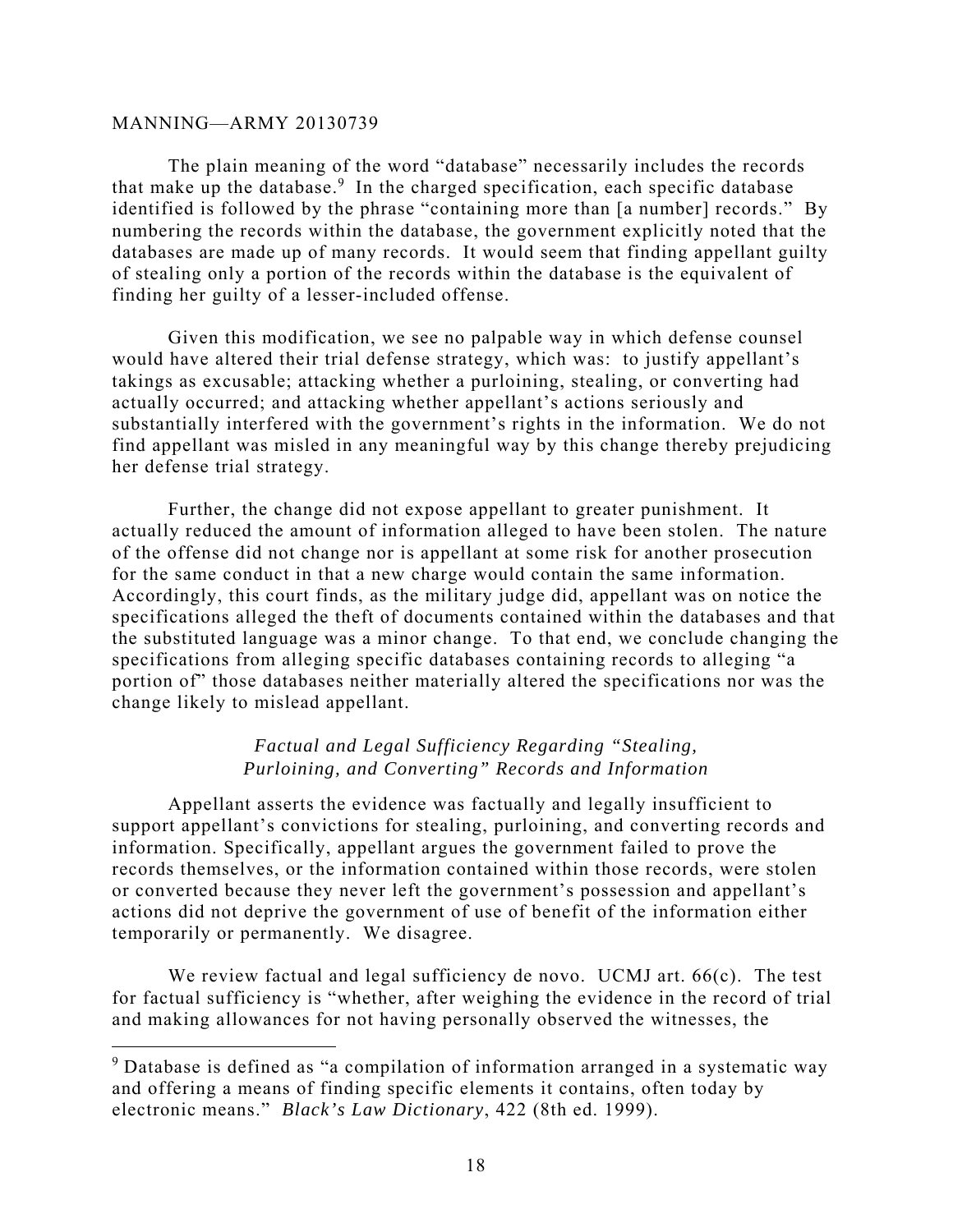members of [this court] are [ourselves] convinced of appellant's guilt beyond a reasonable doubt." *United States v. Rosario*, 76 M.J. 114, 117 (C.A.A.F. 2017) (quoting *United States v. Oliver*, 70 M.J. 64, 68 (C.A.A.F. 2011)). In conducting this fresh look, we apply "neither a presumption of innocence nor a presumption of guilt" but rather make an "independent determination as to whether the evidence constitutes proof of each required element beyond a reasonable doubt." *United States v. Washington*, 57 M.J. 394, 399 (C.A.A.F. 2002). "The test for legal sufficiency is whether, after viewing the evidence in the light most favorable to the prosecution, any rational trier of fact could have found the essential elements of the crime beyond a reasonable doubt." *United States v. Gutierrez*, 73 M.J. 172, 175 (C.A.A.F. 2014) (quoting *United States v. Bennitt*, 72 M.J. 266, 268 (C.A.A.F. 2013)).

Appellant argues a digital copy is distinct from the original digital record contained within the database and that appellant's actions did not seriously interfere with the government's property rights in the database because the information never left the government's possession.

In *United States v. DiGilio,* the United States Court of Appeals for the Third Circuit considered a similar issue. 538 F.2d 972 (3rd Cir. 1976). DiGilio and his associates were indicted for conspiracy to defraud the United States, and for converting to their own use photocopies of official files of the Federal Bureau of Investigation. *Id*. at 975. DiGilio argued that the government was not deprived of the use of the information within these records, and thus his conduct did not fall within § 641. *Id*. at 977. DiGilio further argued that the copies are not themselves "'records' within the meaning of the statute." *Id*. In support of this argument, he urged the court "that at most, the government lost exclusive possession of the information contained in its confidential records, and that Congress never intended  $[18 \text{ U.S.C.}]$  § 641... to protect the governmental interest in exclusive possession of information." *Id*. The court found appellant used government time, resources, and supplies to make the copies. The court held "[a] duplicate copy is a record for purposes of the statute, and duplicate copies belonging to the government were stolen." *Id*. *see also United States v. Fowler*, 932 F.2d 306, 309-10 (4th Cir. 1991) (appellant attempted to argue that documents and the information contained within those documents were different; the court rejected this argument, held "information is a species of property and a thing of value.").

In this case, the evidence supports, and we find beyond a reasonable doubt, that appellant created duplicates of the records contained within the databases, took the duplicate records, and at the time she took the duplicate records, she intended to send them to Wikileaks, depriving the government of their exclusive use and benefit. We find the government had a property interest in the information, including the right to protect classified information by storing it in a secure location and further restricting access. Consistent with the military judge's findings, we conclude ample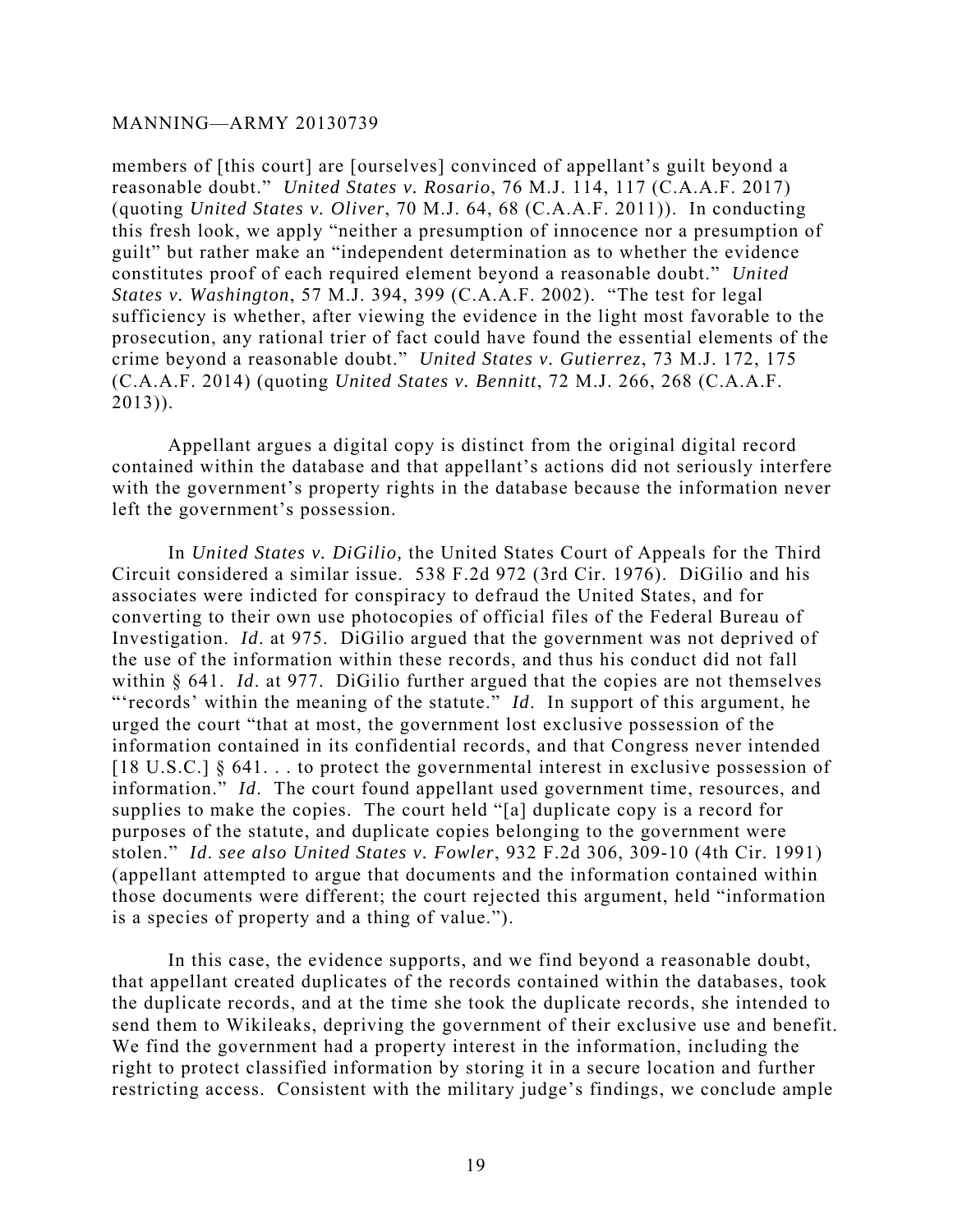evidence exists to satisfy the evidentiary requirements of "stealing, purloining, or knowingly converting" for the purposes of 18 U.S.C. § 641.

#### *D. Expert Testimony*

THE GOVERNMENT'S COUNTERINTELLIGENCE EXPERT ON THE VALUE OF THE INFORMATION AT ISSUE IN SPECIFICATIONS 4, 6, 8, 12, AND 16 OF CHARGE III

 Appellant challenges the military judge's decision to permit expert testimony on the value of records in Specifications 4, 6, 8, and 12 of Charge II.

 We review a military judge's decision to permit expert testimony pursuant to Military Rule of Evidence (Mil. R. Evid.) 702 for an abuse of discretion. *United States v. Billings*, 61 M.J. 163, 166 (C.A.A.F. 2005). "The military judge has broad discretion as the 'gatekeeper' to determine whether the party offering expert testimony has established an adequate foundation with respect to reliability and relevance." *United States v. Green*, 55 M.J. 76, 80 (C.A.A.F. 2001). "The abuse of discretion standard is a strict one, calling for more than a mere difference of opinion. The challenged action must be 'arbitrary, fanciful, clearly unreasonable,' or 'clearly erroneous.'" *United States v. McElhaney*, 54 M.J. 120, 130 (C.A.A.F. 2000); *see also United States v. Sanchez*, 65 M.J. 145, 148-49 (C.A.A.F. 2007). Whether the military judge properly followed *Daubert v. Merrell Dow Pharms., Inc*., 509 U.S. 579, 592-97 (1993) is reviewed de novo. *McElhaney*, 54 M.J. at 130.

#### *Determining Value*

The military judge defined value, with respect to 18 U.S.C. § 641, as:

"Value" means the greater of 1) the face, par, or market value, or 2) the cost price, whether wholesale or retail. A "thing of value" can be tangible or intangible property, government information, although intangible, is a species of property and a thing of value. The market value of stolen goods may be determined by reference to a price that is commanded in the market place whether that market place is legal or illegal. In other words, market value is measured by the price a willing buyer will pay a willing seller. (The illegal market place is also known as a "thieves market.") "Cost price" means the cost of producing or creating the specific property allegedly stolen, purloined, or knowingly converted.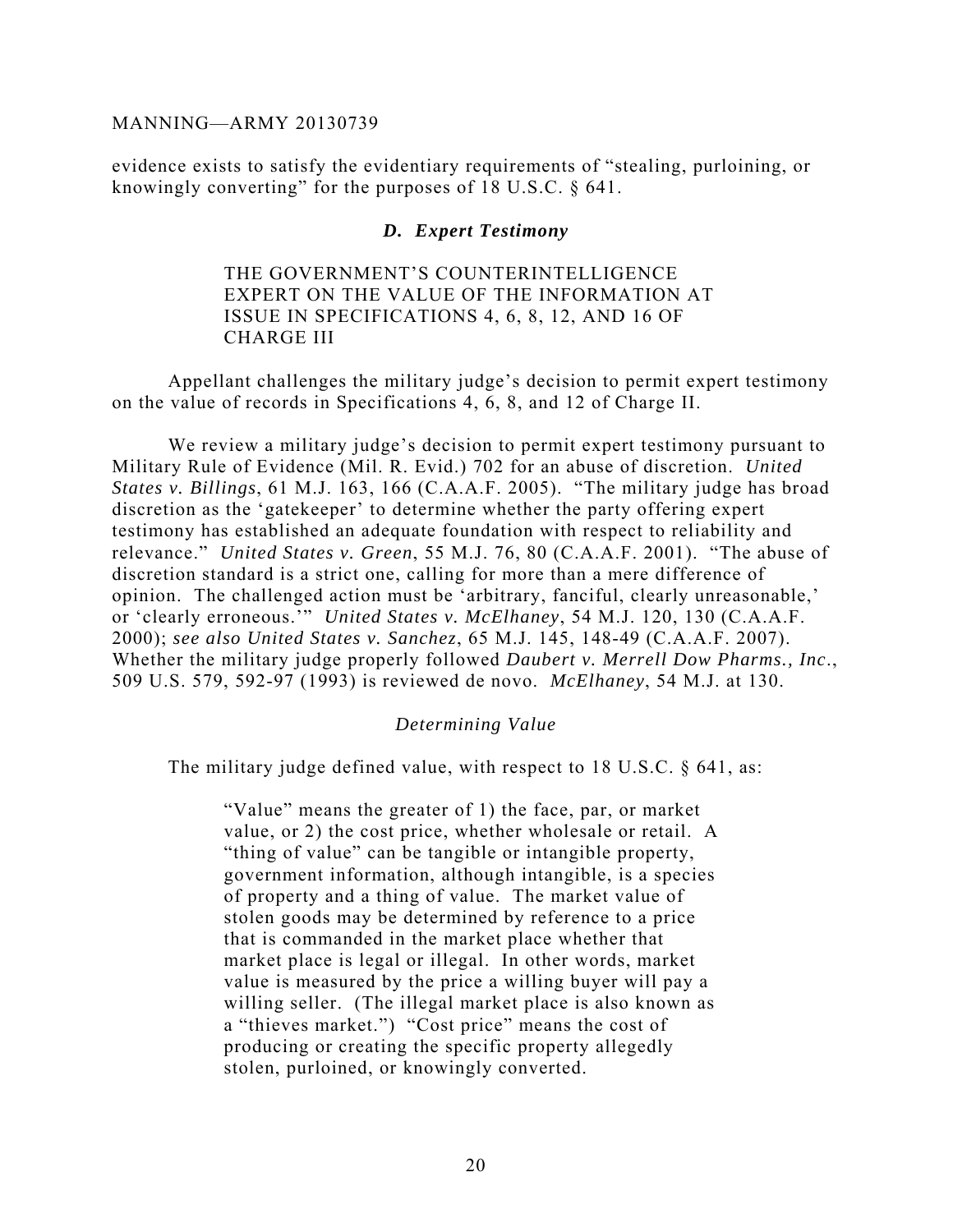$\overline{a}$ 

Value is an essential element of the crime in a prosecution under 18 U.S.C. § 641. Therefore the government must prove beyond a reasonable doubt that the property stolen had value. *United States v. Lignon*, 440 F.3d 1182, 1184 (9th Cir. 2006) (citing *United States v. Seaman*, 18 F.3d 649, 650 (9th Cir. 1994)). If the value of the property exceeds \$1,000, the maximum punishment is confinement for ten years. 18 U.S.C. § 641. If the value of the property is \$1,000 or less, the maximum punishment is confinement for one year. *Id*. As the statute reads, there are two major measures of value: the measure of value in exchange (face, par, or market) and the measure of value as calculated by the cost to the government for creation or acquisition (wholesale or retail). *United States v. Kroesser*, 731 F.2d 1509, 1516-17 (11th Cir. 1984).

This is not a case where intellectual property is stolen and a company can assess the value of that stolen information based on profit loss or some other quantitative measurement. Thus there is no "readily ascertainable" market value. In such a situation, courts agree that "any reasonable method may be employed to ascribe an equivalent monetary value to the items." *Ligon*, 440 F.3d at 1184 (internal citations omitted); *see also United States v. Batti*, 631 F.3d. 371, 374 (6th Cir. 2011). This includes the value in what is referred to as the "thieves market." *United States v. Drebin*, 557 F.2d 1316, 1328 (9th Cir. 1977); *see also United States v. Langston*, 903 F.2d 1510, 1514 (11th Cir. 1990) and *United States v. Wright*, 661 F.2d 60, 61 (5th Cir. 1981).

The government offered evidence of this measure of value using different types of information for various specifications. This is not inappropriate. With respect to the information at issue in Specifications 4, 6, and 12 of Charge II (CIDNE-I, CIDNE-A, DoS NCD respectively), the government offered both cost price and market value. The military judge ultimately only accepted the market value information. For Specification 8 of Charge II (SOUTHCOM), the government offered both cost price and thieves' market value and the military judge accepted both measures. Finally, for Specification 16 of Charge II (USF-GAL), the government offered cost price (maintenance and creation) and thieves' market value. The military judge accepted the creation cost and thieves' market value.<sup>10</sup>

The measure of value offered by the government was appropriate. We turn now to the issue of whether the basis for that measure of value, the opinion testimony of Mr. Lewis, was appropriate.

 $10$  The military judge declined to consider database management, hardware, software, or maintenance costs. Instead, she considered only evidence of costs associated with the creation of the individual records or email accounts as part of the "cost price" for Specifications 8 and 16.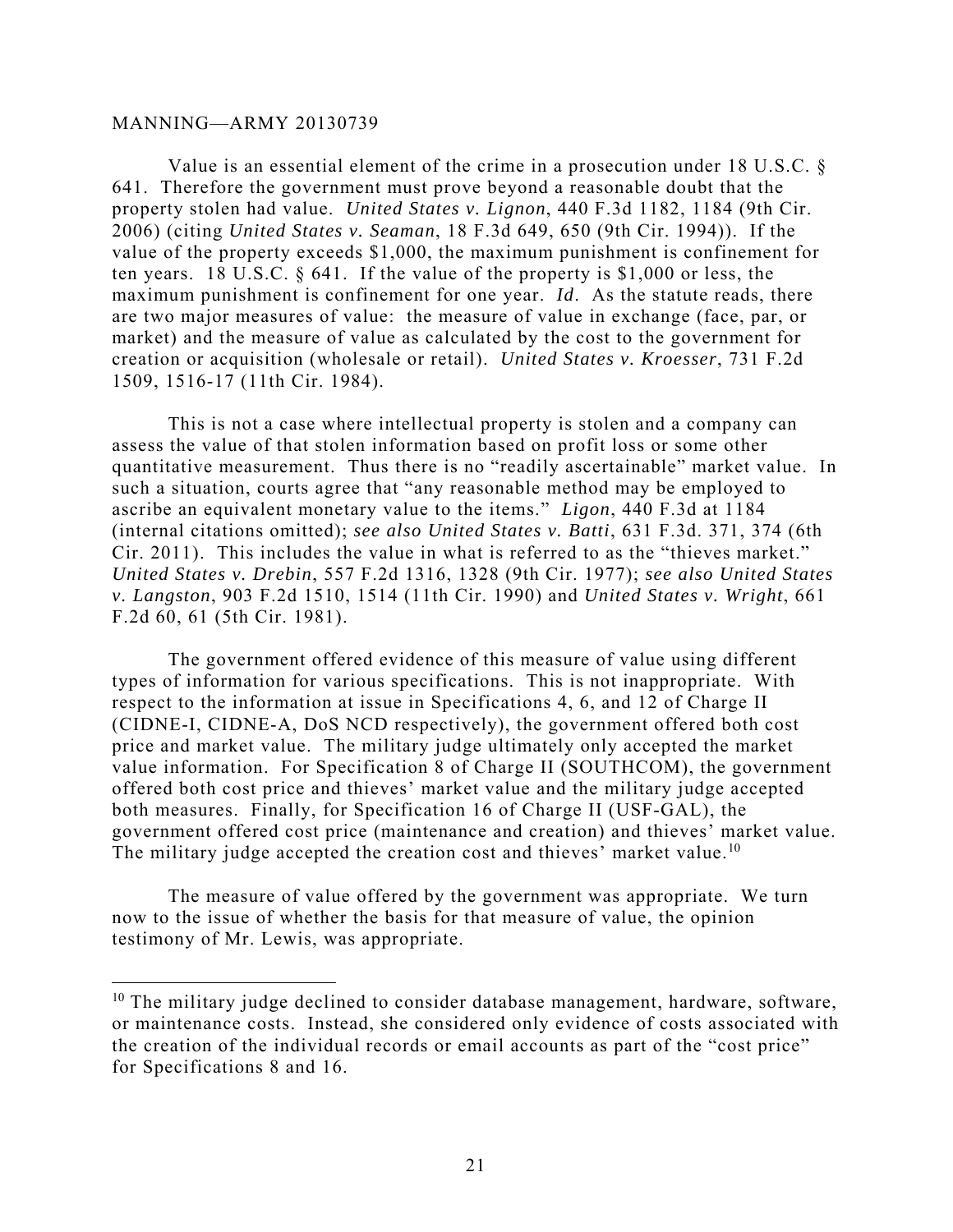$\overline{a}$ 

### *Mr. Lewis' Qualifications and Ability to Opine on Value*

In the instant case, the defense did not object to Mr. Lewis' qualifications as an expert in counterintelligence  $(Cl)$ .<sup>11</sup> They did, however, object to his expertise in the "valuing of government information by foreign intelligence services" (valuation). After a substantial hearing on the matter, with both open and closed sessions, the military judge found Mr. Lewis to be an expert in CI, but not an expert in the valuation of all government information by foreign intelligence services.

Instead, the military judge ruled that Mr. Lewis could offer his opinion on the value of certain documents if a proper foundation was laid. This is what occurred. The military judge found a foundation was properly laid showing how Mr. Lewis was familiar with the value of specific information to specific potential buyers based on his experience with similar exchanges.

The military judge found that Mr. Lewis was basing his testimony on information gathered through offensive CI operations that was systematically entered into a system employed by the Counter Espionage Division of the Defense Intelligence Agency (DIA). She further found those systems were used to prepare briefings at the highest levels, including before Congress, and are generally accepted as accurate. The military judge concluded the data collected by those systems was reliable. The military judge approached her rulings in a methodical manner, and placed her findings and analysis on the record. Finally, we find the opinion testimony regarding valuation did not exceed the scope of the witness's expertise. *United States v. Flesher*, 73 M.J. 303, 315 (C.A.A.F. 2014).

#### *The Value of the USF-GAL*

While we find the classified information that accounts for Specifications 4, 6, 8, and 12 of Charge II has value in a thieves' market clearly in excess of \$1,000.00,

 $11$  Mr. Lewis was the Senior Expert and Counterintelligence Advisor to the Directorate of Science and Technology for the DIA. He regularly advised the most senior officials in the DIA, and provided briefings to the Secretary and Undersecretary of Defense for Intelligence and to Congress. He has spent nearly thirty years in the field of CI, holding many different roles and having varying levels of responsibility. We are confident that Mr. Lewis is more than qualified in the field of CI. We also find that without enlightenment "from those having a specialized understanding of the subject," the factfinder would not be qualified to determine intelligently and to the best possible degree the valuation of the property at issue. *United States v. Houser*, 36 M.J. 392, 399 (C.A.A.F. 1993) (quoting *State v. Chapple*, 135 Ariz. 281, 292-93, 660 P.2d 1208, 1219-20 (1983)) (internal citations omitted)).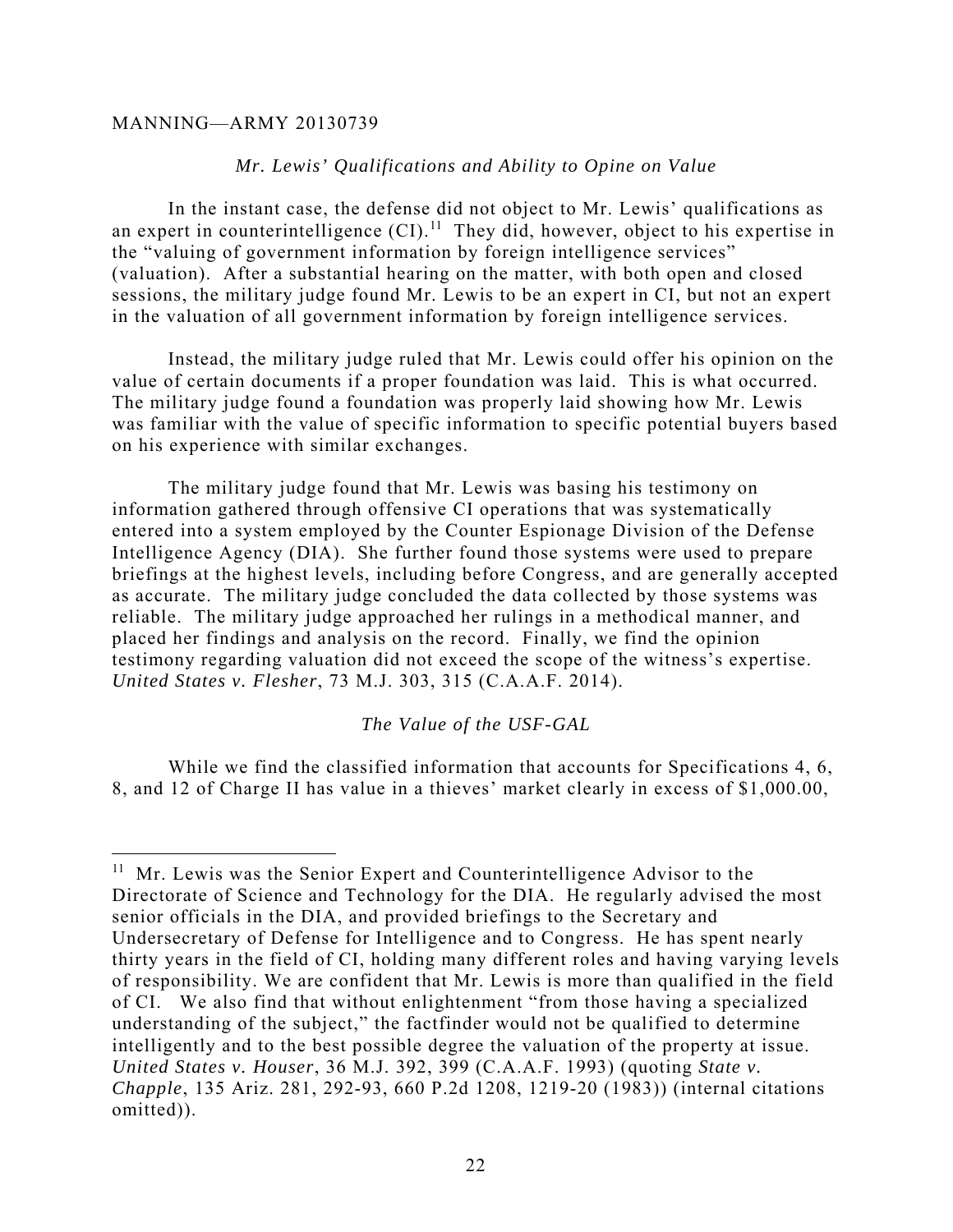1

we are not so convinced of the value of the USF-GAL, which accounts for Specification 16 of Charge II. *Rosario*, 76 M.J. at 117.

The record reflects that appellant downloaded 74,000 .mil email accounts from the USF-GAL, and that she did so at the request of Wikileaks. We find the evidence of the value of the USF-GAL email addresses, both in terms of cost price and the thieves' market, to be more speculative, unlike evidence of classified information with which Mr. Lewis is more familiar. Accordingly, we are not convinced beyond a reasonable doubt that the value of the email addresses exceeded \$1,000—but rather find the USF-GAL email addresses have *some* value. *Id*. We grant relief in our decretal paragraph.

#### *E. Article 13 Credit*

WHETHER THIS COURT SHOULD DISMISS ALL CHARGES, OR ALTERNATIVELY, AWARD MORE SENTENCING CREDIT, WHERE THE MILITARY JUDGE FOUND MULTIPLE VIOLATIONS OF ARTICLE 13, UCMJ, BUT FAILED TO CONSIDER THAT PFC MANNING WAS IN SOLITARY CONFINEMENT FOR APPROXIMATELY NINE MONTHS WHILE STRUGGLING WITH SEVERE MENTAL ILLNESS?<sup>12</sup>

Article 13, UCMJ, prohibits: 1) punishment of an accused prior to trial and, 2) conditions of arrest or pretrial confinement that are more rigorous than necessary to ensure an accused's presence for trial. Prong one involves the examination of both the purpose of the conditions of confinement and the intent behind the use of those conditions by government officials. Prong two involves examining whether the conditions of pre-trial confinement are so excessive as to constitute punishment. *See United States v. King*, 61 M.J. 225, 227-28 (C.A.A.F. 2005).

The question of intent to punish is "one significant factor in [the] judicial calculus" for determining whether there has been an Article 13 violation. *United States v. Huffman*, 40 M.J. 225, 227 (C.M.A. 1994) (citing *Bell v. Wolfish*, 441 U.S. 520 (1979)). An appellate court will defer to the findings of fact by the military judge where those findings of fact are not clearly erroneous. *United States v. Mosby*, 56 M.J. 309, 310 (C.A.A.F. 2002) (internal citation omitted). We will review de novo the ultimate question whether an appellant is entitled to credit for a violation of Article 13, UCMJ. *Id*. Further, the sufficiency of relief for violations

<sup>&</sup>lt;sup>12</sup> The related assignment of error of whether appellant's confinement was unconstitutional and unlawful was raised by Amnesty International Ltd. and adopted by appellant.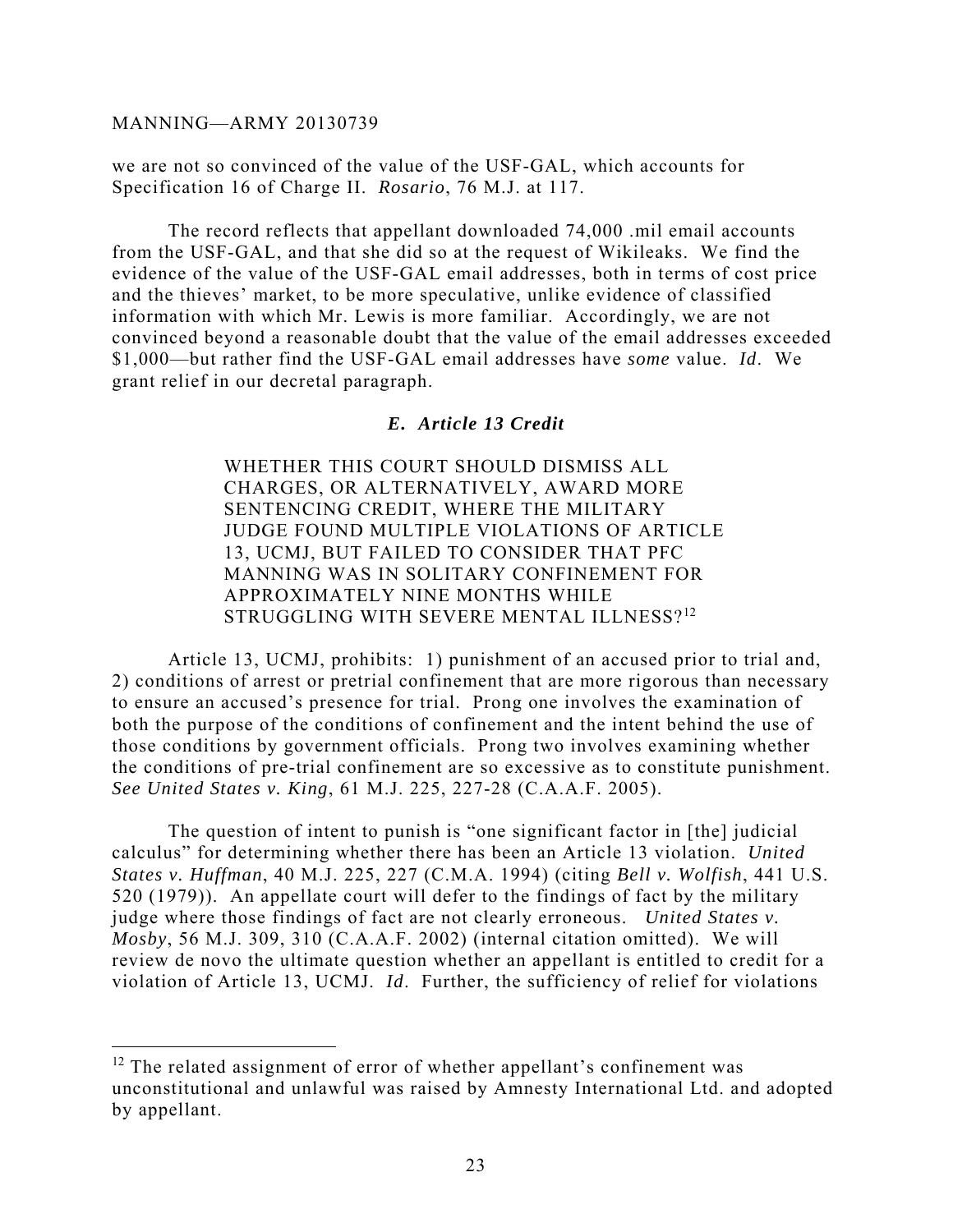of Article 13, UCMJ, is reviewed for an abuse of discretion. *United States v. Williams*, 68 M.J. 252, 257 (C.A.A.F. 2010).

The burden is on appellant to establish entitlement to additional sentence credit because of a violation of Article 13. *See* R.C.M. 905(c)(2). Whether appellant is entitled to credit for a violation of Article 13 is a mixed question of fact and law. *Mosby*, 56 M.J. at 310-11 (internal citations omitted).

After a lengthy review of witness testimony concerning the facts and circumstances related to the conditions of appellant's confinement, the military judge found the government did not intend to punish appellant, but rather intended to ensure she was safe, did not hurt herself, and was present for her court-martial.

Despite this finding, the military judge also found confinement conditions placed on appellant more onerous than necessary to ensure appellant's presence at trial. As such, the military judge gave appellant credit for four Article 13 violations. First, she gave appellant seventy-five days confinement credit for being held in "prevention of injury" (POI) status against the recommendation of mental health professionals from 1 November 2010 through 17 January 2011. Second, appellant received twenty-five days credit for being kept in POI status against the recommendations of mental health professionals after 1 April 2011. Third, she received ten days credit for being allowed only 20 minutes rather than one hour of outside recreation time a day from 29 July to 10 December 2010. Fourth, appellant received seven days credit for being held in suicide risk (SR) status against the recommendation of mental health professionals from 7-11 August 2010 and 19-20 January 2011. Cumulatively, the military judge granted appellant 112 days of pretrial confinement credit.

Based on appellant's conditions of confinement, the military judge found appellant was not held in solitary confinement. She found appellant was not alone and without human contact. She found appellant was held in a cell similar to that of other detainees at the facility and that appellant could see and hear what was going on in the hallway. Appellant also had weekly visits from her counsel and health care professionals and daily visits by brig staff. We do not find the military judge's findings to be clearly erroneous.

Appellant has not established the government's intent to punish appellant through her conditions of confinement. Both the direct and circumstantial evidence upon which the military judge made her decision support the military judge's determination. Based on the record before us, we hold the military judge's findings are not clearly erroneous. We further find the military judge did not abuse her discretion in determining the amount of credit to give appellant.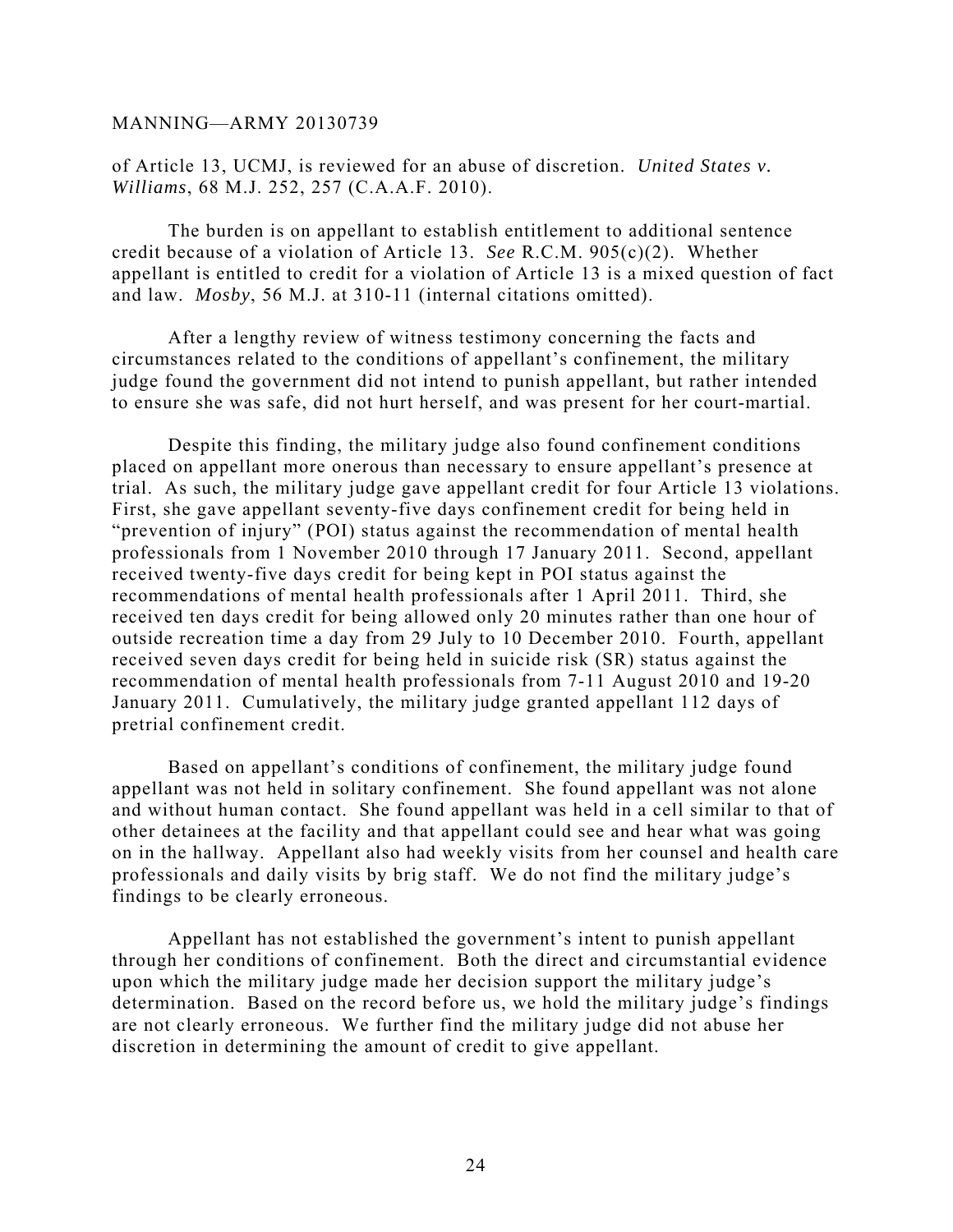Even if this court were to find appellant was entitled to additional Article 13, UCMJ, credit, we take note that prior to the President's commutation, appellant requested this court either dismiss the charges or in the alternative provide appellant with 2640 days of confinement credit (roughly seven years credit). This would have reduced appellant's sentence from 35 years confinement to 28 years confinement. The President's commutation puts appellant in a better position than the confinement credit she requested.

#### **CONCLUSION**

The court AFFIRMS only so much of the finding of guilty of Specification 16 of Charge II as finds that the appellant

> Did, at or near Contingency Operating Station Hammer, Iraq, between on or about 11 May 2010 and on or about 27 May 2010, steal, purloin, or knowingly convert to his use or the use of another, a record or thing of value of the United States or of a department or agency thereof, to wit: a portion of the United States Forces – Iraq Microsoft Outlook / SharePoint Exchange Server global address list belonging to the United States government, of some value, in violation of 18 U.S. Code Section 641, such conduct being prejudicial to good order and discipline in the armed forces and being of a nature to bring discredit upon the armed forces.

The remaining findings of guilty are AFFIRMED.

In accordance with the principles articulated by our superior court in *United States v. Winckelmann*, 73 M.J. 11, 15-16 (C.A.A.F. 2013) and *United States v. Sales*, 22 M.J. 305 (C.M.A. 1986), we are able to reassess the sentence on the basis of the error noted and do so after conducting a thorough analysis of the totality of circumstances presented by appellant's case and the President's commutation of appellant's sentence.

In evaluating the *Winckelmann* factors, the penalty landscape was reduced by nine years from ninety years to eighty-one years. Additionally, the remaining offenses capture the gravamen of appellant's misconduct. Finally, the sentence was adjudged by a military judge so we may reliably determine what sentence would have been imposed at trial. We are confident that based on the entire record and appellant's course of conduct, the military judge would have imposed a sentence of at least that which was adjudged.

 Reassessing the sentence based on the noted error and the remaining findings of guilty, we AFFIRM the sentence as adjudged and approved. We find this